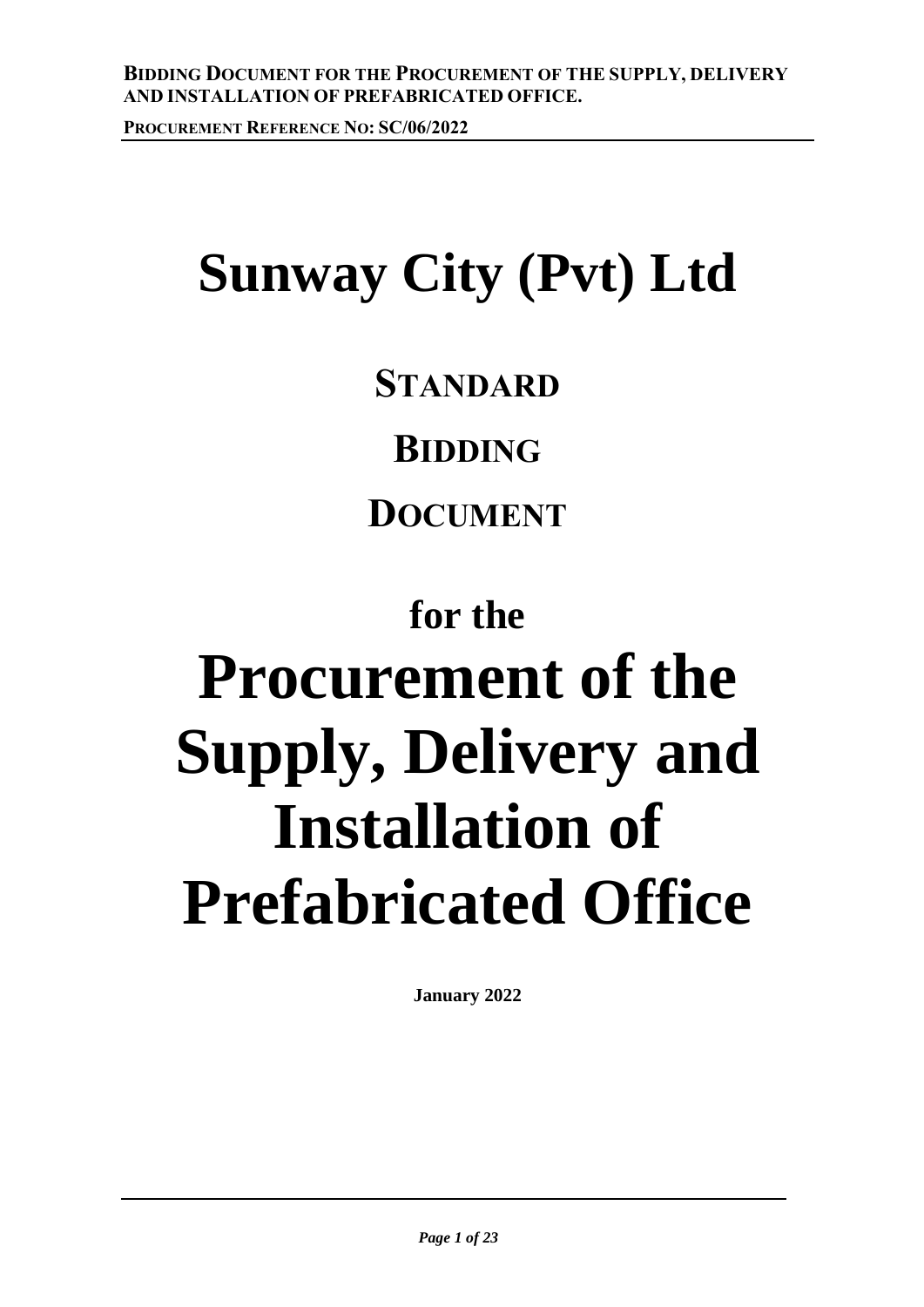**PROCUREMENT REFERENCE NO: SC/06/2022**

# **Standard Bidding Document for**

**Procurement Reference No:** SC/06/2022

Supply, delivery and installation prefabricated office.

**Procuring Entity:** Sunway City (Pvt) Ltd

**Date of Issue:** 04 February 2022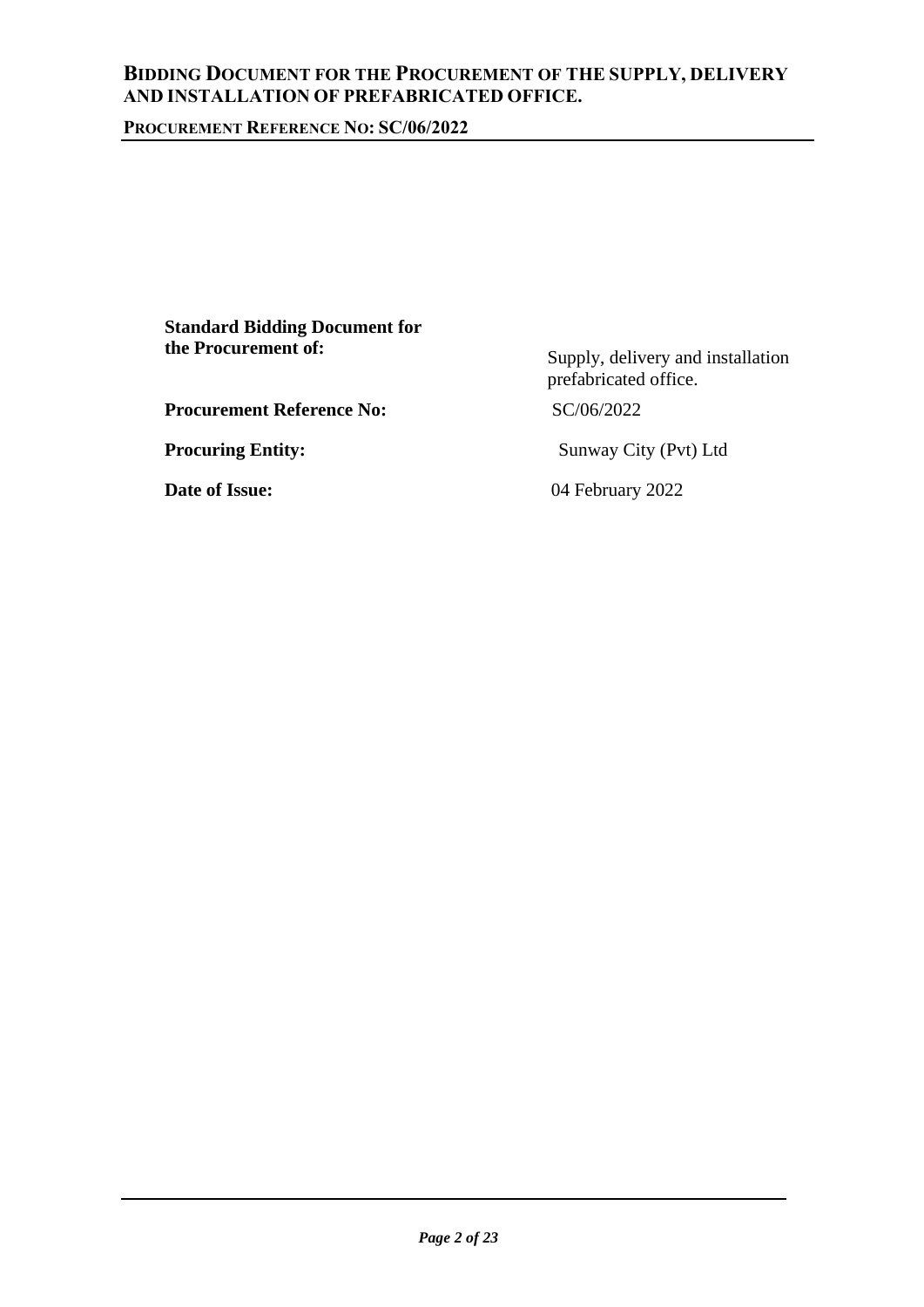**PROCUREMENT REFERENCE NO: SC/06/2022**

## **Table of Contents**

**Part 1: Bidding Procedures**

**Part 2: Statement of Requirements**

**Part 3: Contract**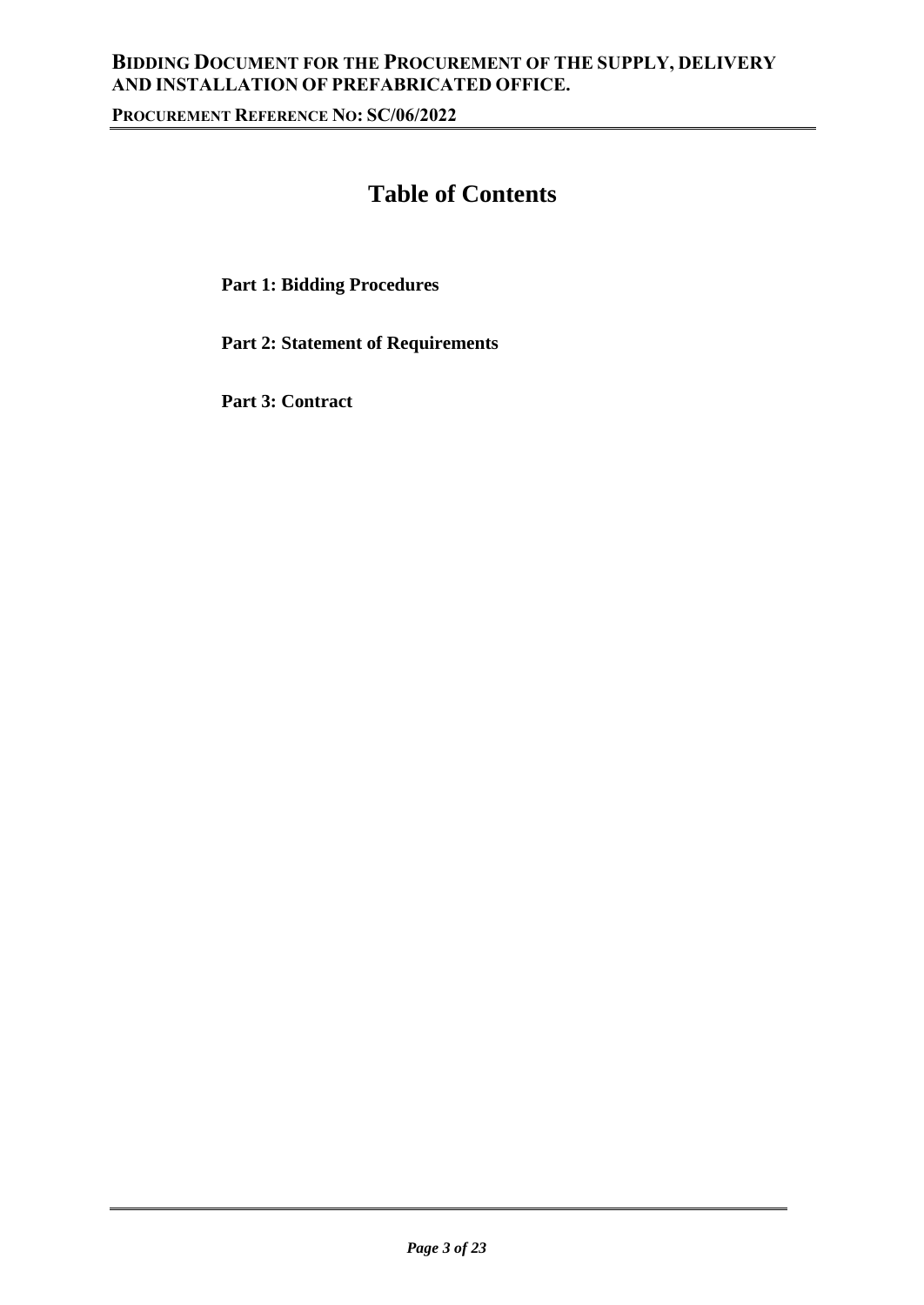## **PROCUREMENT REFERENCE NO: SC/06/2022**

#### **PART 1 BIDDING PROCEDURES**

## **PART 1: BIDDING PROCEDURES**

#### **References:**

References to the Act are to the Public Procurement and Disposal of Public Assets Act [*Chapter22:23*] and references to the Regulations are to the Public Procurement and Disposal of Public Assets (General) Regulations (Statutory Instrument No. 5 of 2018). The terms and requirements in the Act and Regulations govern the submission of Bids and should be read by all Bidders.

#### **Procurement Reference Number:** SC/06/2022

#### **Preparation of Bids**

You are requested to bid for the supply of the goods specified in the Statement of Requirements below, by completing and returning the following documentation:

- 1. the Bid Submission Sheet in this Part;
- 2. the Statement of Requirements in Part 2;
- 3. a copy of every document necessary to demonstrate eligibility in terms of section 28 (1) of the Regulations. (A copy of tax clearance, registration with NSSA, VAT registration, certificate of incorporation, CR14, CR6)
- 4. submit proof of Supplier Registration in the relevant category with the Procurement Regulatory Authority of Zimbabwe.
- 5. a bid securing declaration in the format specified in this Part;
- 6. bidders must submit 3 sets of bound bid documents
- 7. bidders must state the bid validity period which must not be less than 60 days.
- 8. bidders must state their delivery period.
- 9. submit at least three (3) reference letters on a letterhead and signed showing

bidders' direct experience in the successful provision of similar quality services

in the past 5 years.

10. bidders are required to include technical literature to positively support the

details provided in column c.

11. submit a signed compulsory site visit certificate.

12. submit declaration on non-engagement in corrupt or fraudulent practices on the form provided in Part 2.

You are advised to carefully read the complete Bidding Document, as well as the General Conditions of Contract which are available on the Authority's website, before preparing your Bid. Part 3: Contract is provided not for completion at this stage but to enable Bidders to note the Contract terms they will enter into if their Bid is successful.

The standard forms in this document may be retyped for completion but the Bidder is responsible for their accurate reproduction. All pages of the Bid must be clearly marked with the Procurement Reference Number above and the Bidder's name and any reference number.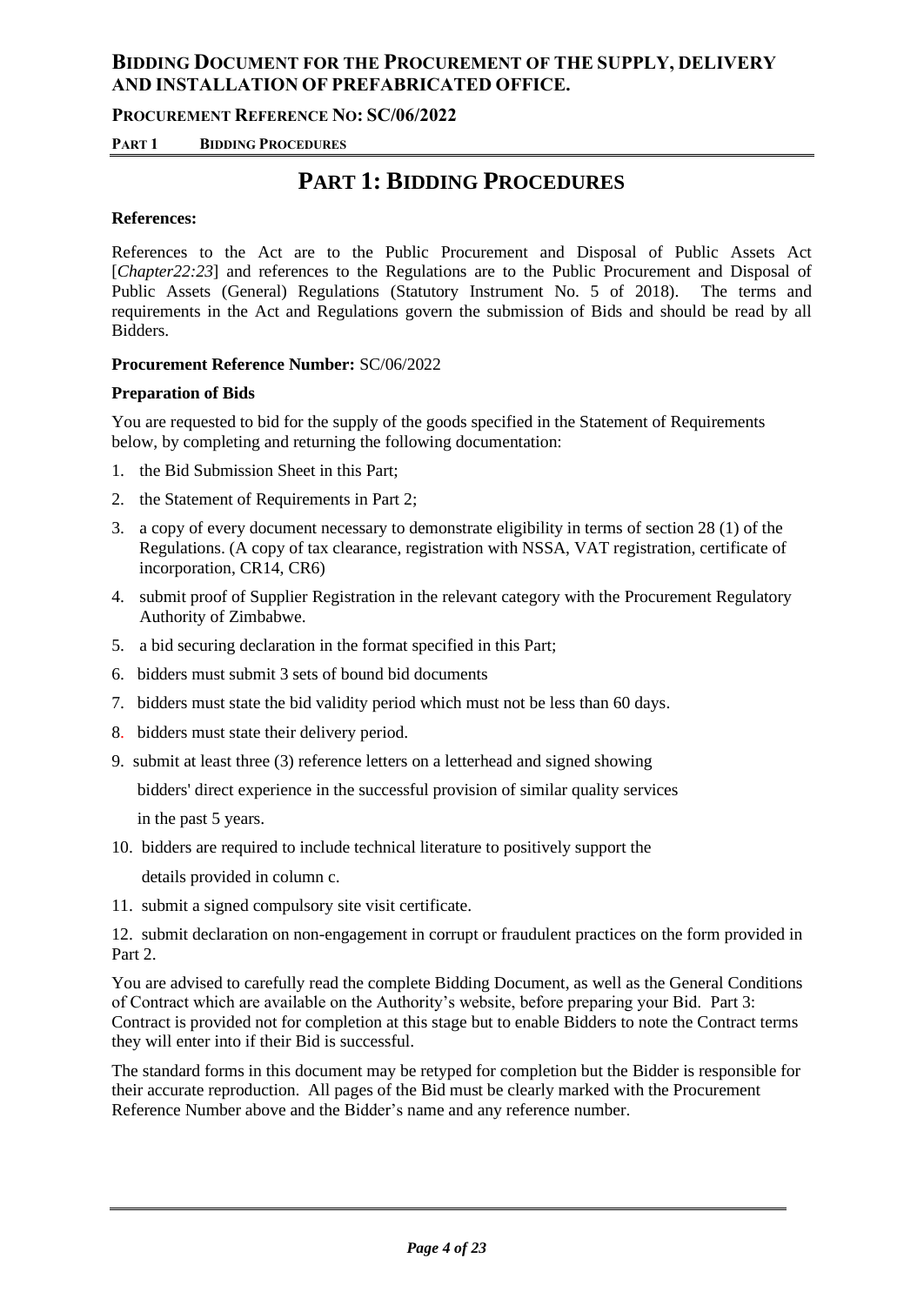## **PROCUREMENT REFERENCE NO: SC/06/2022**

#### **PART 1 BIDDING PROCEDURES**

#### **Lots and Packages**

The requirement is not divided into lots and packages.

#### **Number of bids allowed**

No Bidder may submit more than one bid, either individually or as a joint venture partner in another Bid, except as a subcontractor. Where the procurement is divided into lots and packages, only one Bid can be submitted. A conflict of interest will be deemed to arise if bids are received from more than one Bidder owned, directly or indirectly, by the same person.

### **Clarification**

Clarification of the bidding document may be requested in writing by any Bidder before 21 February 2022 and should be sent to [mugadzaa@sunwaycity.co.zw](mailto:mugadzaa@sunwaycity.co.zw) contactable on 0779504652*.*

#### **Pre-bid meeting**

There is a compulsory site meeting as follows:

| <b>VENUE</b>                                                            | <b>DATE</b>      | <b>TIME</b>        |
|-------------------------------------------------------------------------|------------------|--------------------|
| Sunway City offices (Stand<br>2098 Cedar Close Sunway City,<br>Harare). | 14 February 2022 | 1100 hours $[CAT]$ |

#### **Validity of Bids**

The minimum period for which the Bidder's bid must remain valid is at least 60 days from the deadline for the submission of bids.

#### **Submission of Bids**

Bids must be submitted in writing in a sealed envelope to the address below, no later than the date and time of the deadline below. It is the Bidder's responsibility to ensure that they receive a receipt confirming submission of their bid that has correct details of the Bidder and the number of the Bid.

The Bidder must mark the envelope with the Bidder's name and address and the Procurement Reference Number.

The Bidder must prepare one original of the documents comprising the Bid and clearly mark it "ORIGINAL". In addition, the bidder must submit two (2) copies of the Bid, which must be clearly marked "COPY." In the event of any discrepancy between the original and the copies, the original will prevail.

Late bids will be rejected. The Procuring Entity reserves the right to extend the bid submission deadline but will notify all potential bidders who have collected the bidding documents of the amended bid submission deadline.

| Date of deadline:                                                  | 07/03/22                                                            | Deadline Time:<br>$1000$ hrs $[CAT]$ |
|--------------------------------------------------------------------|---------------------------------------------------------------------|--------------------------------------|
| Submission address:                                                | Stand Number 2098 Cedar close, Sunway City, Harare.                 |                                      |
| Means of acceptance:                                               | Bids in the sealed envelopes shall be deposited in a tender box     |                                      |
|                                                                    | situated at the above address from 0800 hours to 1630 hours and     |                                      |
| from 0800 hours to 1000 hours on the closing date. A11 the bidders |                                                                     |                                      |
|                                                                    | should record their bids in the tender submission register situated |                                      |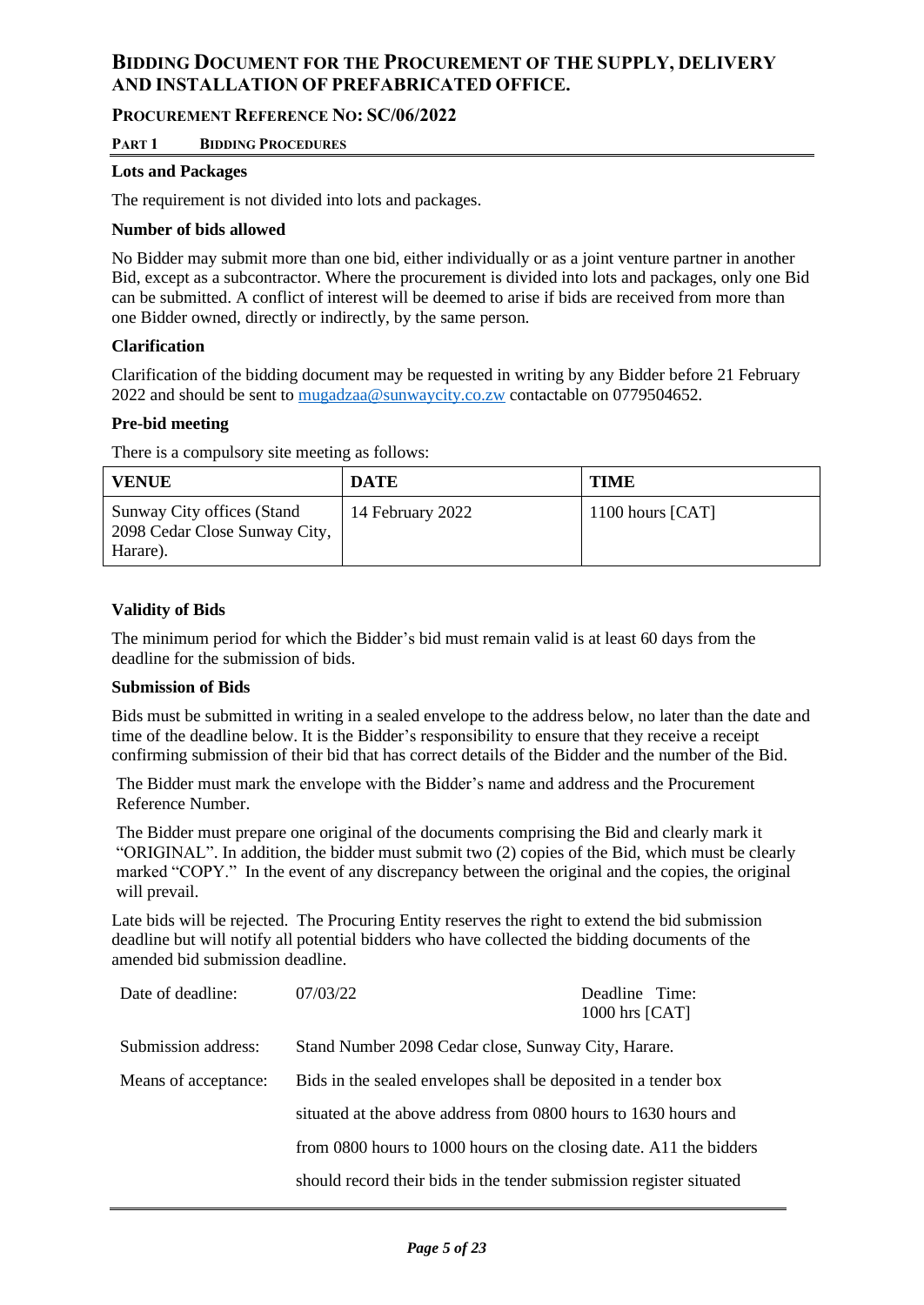## **PROCUREMENT REFERENCE NO: SC/06/2022**

#### **PART 1 BIDDING PROCEDURES**

thereto, in the format prescribed in the register.

#### *Bid opening*

Bidders and their representatives may witness the opening of bids, which will take place at the submission address immediately following the deadline.

#### **Withdrawal, amendment or modification of Bids**

A Bidder may withdraw, substitute, or modify its Bid after it has been submitted by sending a written notice, duly signed by an authorized representative. However, no Bid may be withdrawn, substituted, or modified in the interval between the deadline for submission of Bids and the expiration of the period of Bid validity specified by the Bidder or any extension of that period.

#### **Delivery Requirements**

The delivery period required (from the date of contract signing) and the final destination for delivery are as indicated in the Delivery Schedule in Part 2.

#### **Bid Prices and Discounts**

The prices and discounts quoted by the Bidder in the Bid Submission Form and in the Price Schedules must conform to the requirements specified below.

Prices must be quoted as specified in the Price Schedule included in Part 2 Statement of Requirements. In quoting prices, the Bidder is free to use transportation through carriers registered in any eligible country and similarly may obtain insurance services from any eligible country. Prices quoted must include the following costs and components:

- (a) For Goods
	- (i) the price of the Goods and the cost of delivery to the final destination, including the relevant INCOTERM, as stated in the Delivery Schedule;
	- (ii) the custom duties to be paid on the Goods on entry in Zimbabwe, if not already included;
	- (iii) Any other applicable import taxes;
	- (iv) any sales and other taxes due within Zimbabwe which will be payable on the Goods, if not already included;
	- (v) any rebate or mark-up of the local agent or representative.
- (b) for Related Services, (other than inland transportation and other services required to convey the Goods to their final destination), whenever such Related Services are specified in the Schedule of Requirements:

the price of each item comprising the Related Services (inclusive of any applicable taxes).

#### **Bid Security**

The Bidder must include a bid-Securing Declaration using the form included in Part 2.

Any bid not accompanied by a Bid Securing Declaration will be rejected by the Procuring Entity as non-responsive.

The Bid-Securing Declaration of a Joint Venture (JV) must be in the name of the JV that submits the Bid. If the JV has not been legally constituted at the time of bidding, the Bid-Securing Declaration must be in the names of all intended partners.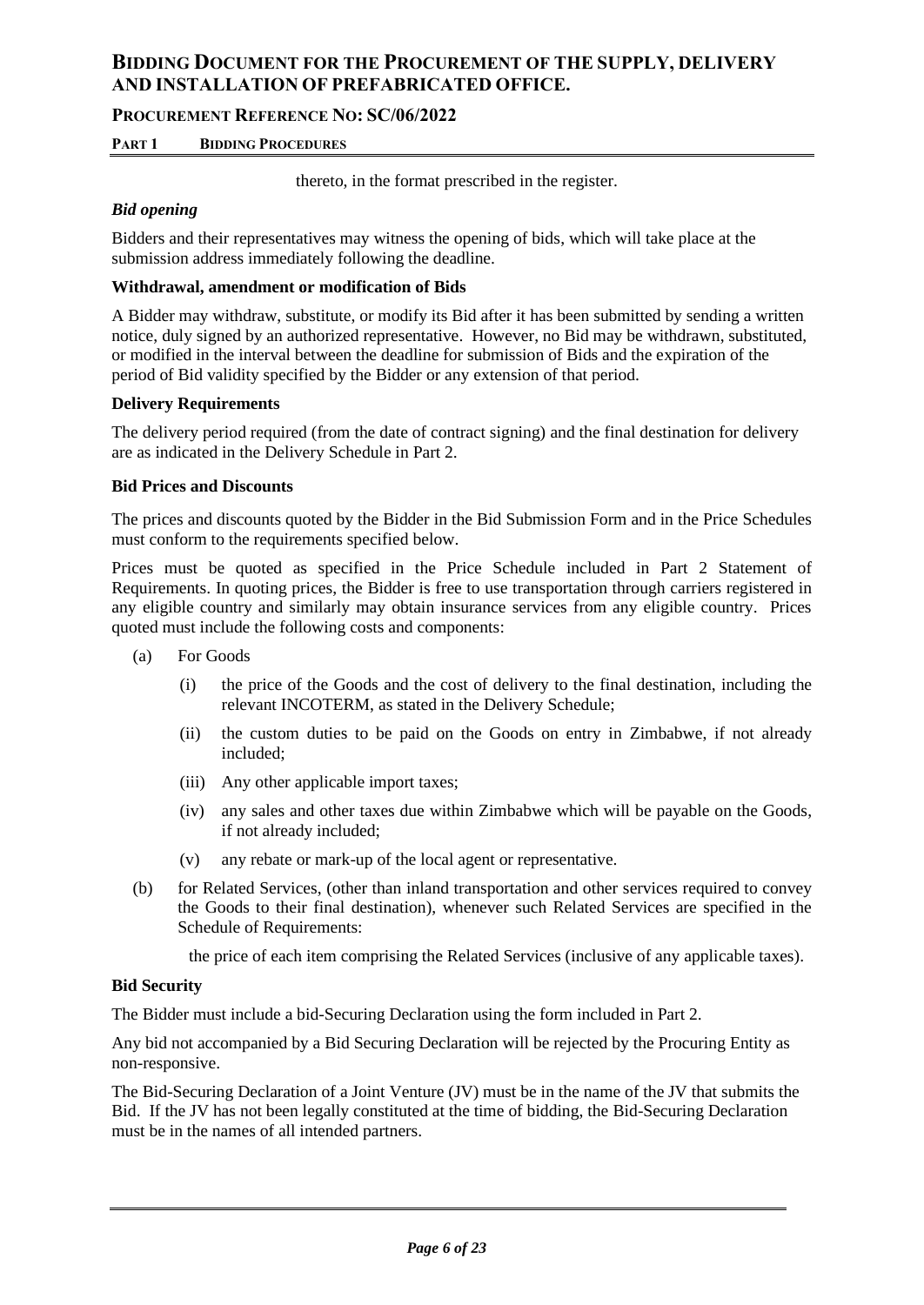## **PROCUREMENT REFERENCE NO: SC/06/2022**

#### **PART 1 BIDDING PROCEDURES**

#### **Evaluation of Bids**

Bids will be evaluated using the following methodology:

- 1. Preliminary examination to confirm that all documents required have been provided, to confirm the eligibility of Bidders in terms of section 28 (1) of the Regulations and to confirm that the Bid is administratively compliant in terms of section 28 (2) of the Regulations.
- 2. Technical evaluation to determine substantial responsiveness to the specifications in the Statement of Requirements;
- 3. Financial evaluation and comparison to determine the evaluated price of bids and to determine the most competitive bid.

Bids failing any stage will be eliminated and not considered in subsequent stages.

#### **Domestic Preference**

A margin of preference, in accordance with the procedures outlined in section 8 of the Regulations, will not apply.

#### **Eligibility and Qualification Criteria**

Bidders are required to meet the criteria in section 28 of the Act to be eligible to participate in public procurement and to be qualified for the proposed contract. They must therefore provide any available documentation and certify their eligibility in the Bid Submission Sheet. To be eligible, Bidders must:

- 1. have the legal capacity to enter into a contract by producing a certified authorised ID document and a letter to ratify.
- 2. not be insolvent, in receivership, bankrupt or being wound up, not have had business activities suspended and not be the subject of legal proceedings for any of these circumstances by way of a three-month bank statement;
- 3. have fulfilled their obligations to pay taxes and social security contributions in Zimbabwe;
- 4. not have a conflict of interest in relation to this procurement requirement;
- 5. not be debarred from participation in public procurement under section 72 (6) of the Act and section 74(1) (c), (d) or (e) of the Regulations or declared ineligible under section 99 of the Act;
- 6. have the nationality of an eligible country as specified in the Special Conditions of Contract; and
- 7. have been registered with the Authority as a Supplier and have paid the applicable Supplier Registration Fee set out in Part III of the Fifth Schedule to the Regulations.

Participation in this bidding procedure is open to both Zimbabwean and foreign bidders.

## **Origin of Goods**

All goods and related services must have as their country of origin an eligible country, as specified in the Special Conditions of Contract.

#### **Technical Criteria**

The Technical Specifications Sheet details the minimum specification of the goods required. The goods offered must meet this specification, but no credit will be given for exceeding the specification.

#### **Currency**

Bids should be priced in both the United States Dollars and the Z!VL\$. Payments

will be made in ZWL\$ equivalent, at the prevailing Reserve Bank of Zimbabwe (RBZ)

foreign auction system rate of the week.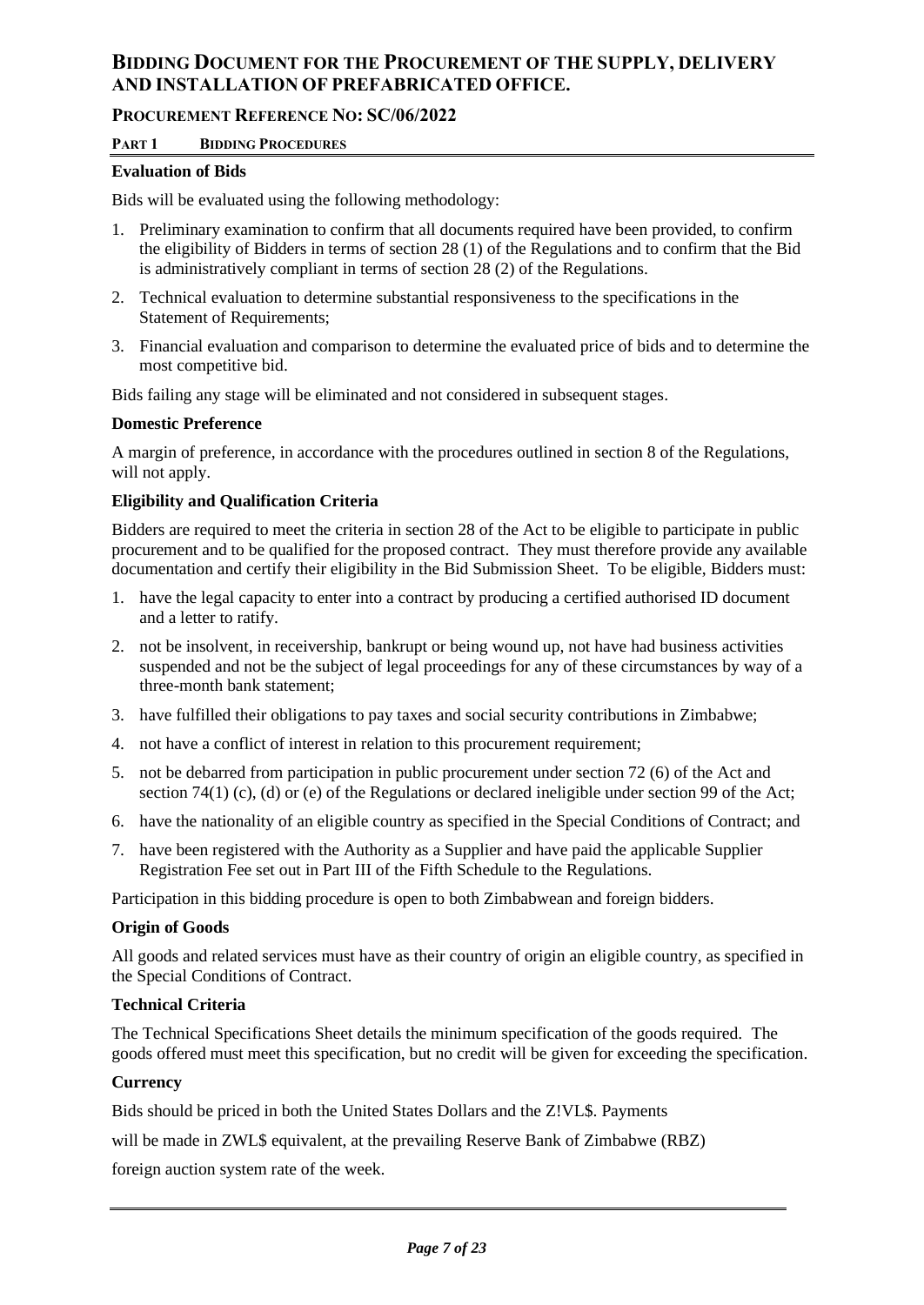## **PROCUREMENT REFERENCE NO: SC/06/2022**

### **PART 1 BIDDING PROCEDURES**

## **Award of Contract**

The award procedure will be based on quality and cost. The lowest-priced bidder will not necessarily win the tender. The proposed award of contract will be by issue of a Notification of Contract Award in terms of section 55 of the Act which will be effective until signature of the contract documents in accordance with Part 3: Contract. Unsuccessful Bidders will receive the Notification of Contract Award and, if they consider they have suffered prejudice from the process, they may within 14 days of receiving this Notification, submit to the Procuring Entity a Challenge in terms of section 73 of the Act, subject to payment of US\$100 or ZWL equivalent as set out in section 44 of and the Third Schedule to the Regulations.

## **Right to Reject**

The Procuring Entity reserves the right to accept or reject any Bids or to cancel the procurement process and reject all Bids at any time prior to contract award.

## **Corrupt Practices**

The Government of Zimbabwe requires that Procuring Entities, as well as Bidders and Contractors, observe the highest standard of ethics during the procurement and execution of contracts. In pursuit of this policy:

- 1. the Procuring Entity will reject a recommendation for award if it determines that the Bidder recommended for award has, directly or through an agent, engaged in corrupt, fraudulent, collusive or coercive practices in competing for the Contract or been declared ineligible to be awarded a procurement contract under section 99 of the Act;
- 2. the Authority may under section 72 (6) of the Act impose the sanctions under section 74 (1) of the Regulations; and
- 3. any conflict of interest on the part of the Bidder must be declared.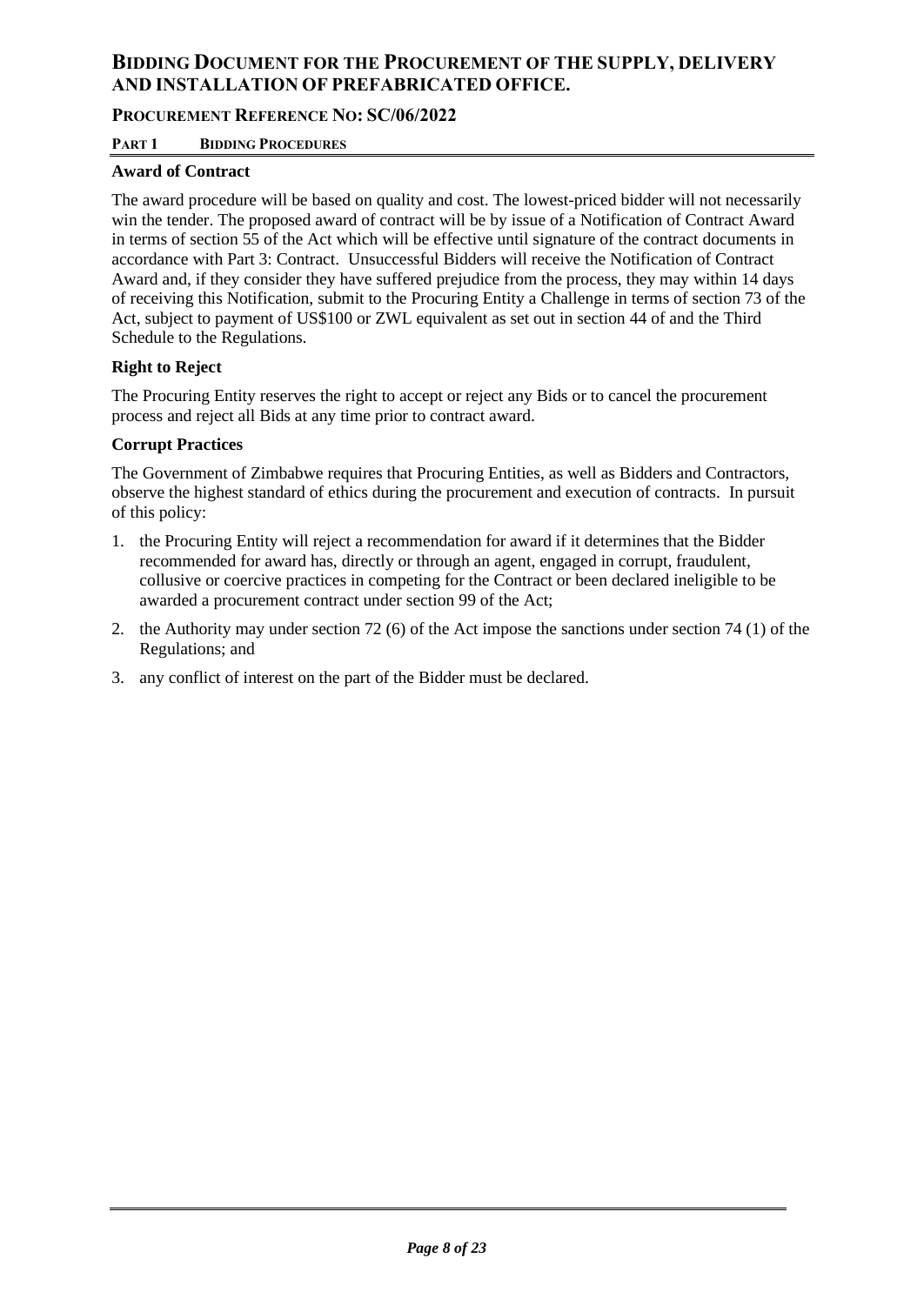## **PROCUREMENT REFERENCE NO: SC/06/2022**

#### **PART 1 BIDDING PROCEDURES**

## **Bid Submission Sheet**

*{Note to Bidders: Complete this form with all the requested details and submit it as the first page of your Bid. Attach the completed Statement of Requirements and any other documents requested in Part 1. Ensure that your Bid is authorised in the signature block below. A signature and authorisation on this form will confirm that the terms and conditions of this Bid prevail over any attachments. If your Bid is not authorised, it may be rejected. If the Bidder is a Joint Venture (JV), the Bid must be signed by an authorized representative of the JV on behalf of the JV, and so as to be legally binding on all the members as evidenced by a power of attorney signed by their legally authorized representatives.* 

*Bidders must mark as "CONFIDENTIAL" information in their Bids which is confidential to their business. This may include proprietary information, trade secrets or commercial or financially sensitive information}.* 

Procurement Reference Number:

Subject of Procurement:

Name of Bidder:

Bidder's Reference Number:

Date of Bid:

We offer to supply the items listed in the attached Statement of Requirements, at the prices indicated on the attached Price Schedule and in accordance with the terms and conditions stated in your Bidding Document referenced above.

We confirm that we meet the eligibility criteria specified in Part 1: Procedures of Bidding.

We declare that we are not debarred from bidding and that the documents we submit are true and correct.

The validity period of our bid is: ……… *{days}* from the date of submission.

We confirm that the prices quoted in the attached Price Schedule are fixed and firm for the duration of the validity period and will not be subject to revision, variation or adjustment.

#### **Bid Authorised by:**

| <b>Signature</b> |                                  | <b>Name:</b> |                                                                                           |
|------------------|----------------------------------|--------------|-------------------------------------------------------------------------------------------|
| <b>Position:</b> |                                  | Date:        | $\ldots \ldots \ldots \ldots \ldots \ldots \ldots \ldots \ldots \ldots \ldots (DD/MM/YY)$ |
|                  | Authorised for and on behalf of: |              |                                                                                           |
| <b>Company</b>   |                                  |              |                                                                                           |
| <b>Address:</b>  |                                  |              |                                                                                           |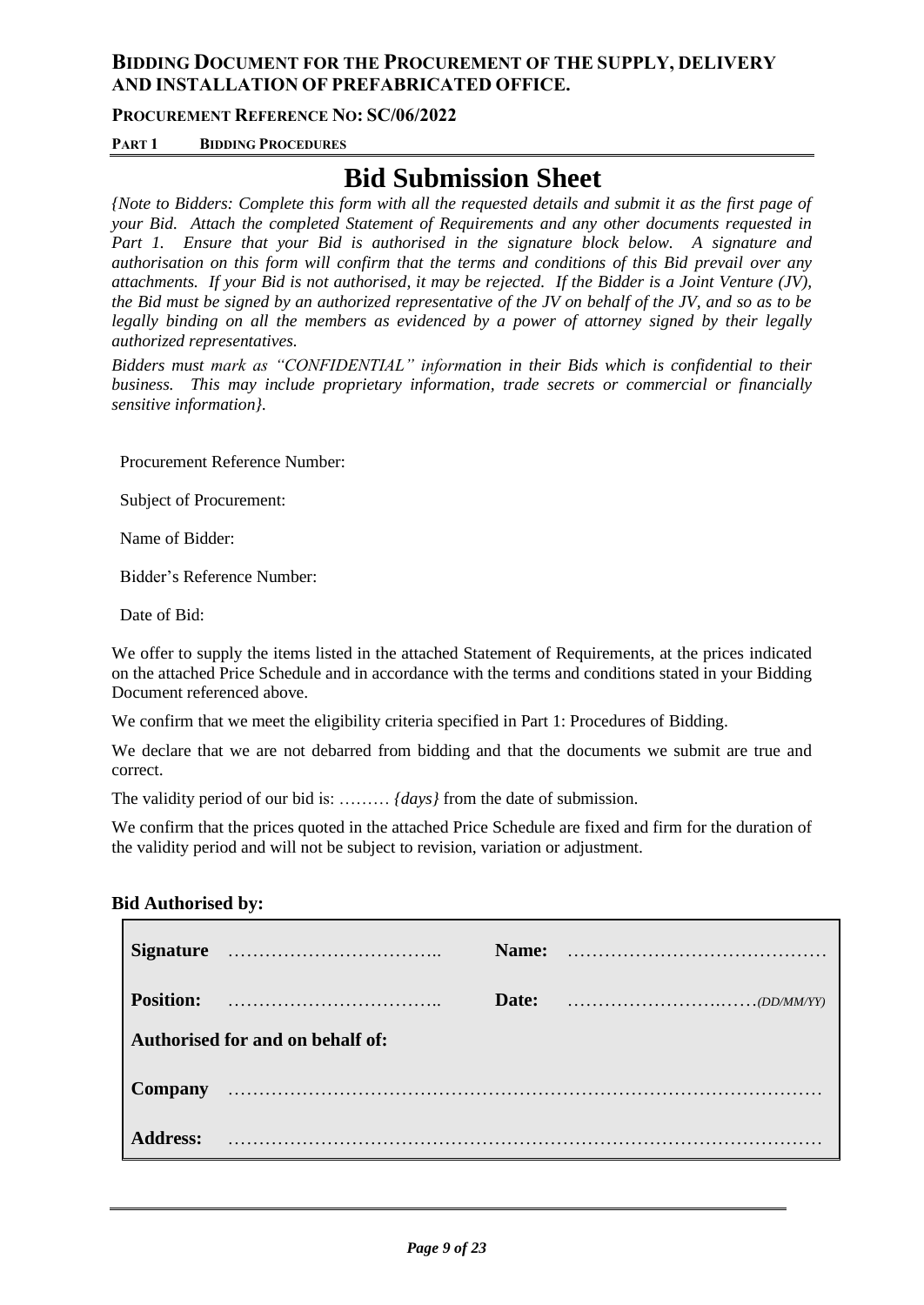## **PROCUREMENT REFERENCE NO: SC/06/2022**

**PART 1 BIDDING PROCEDURES**

…………………………………………………………………………………….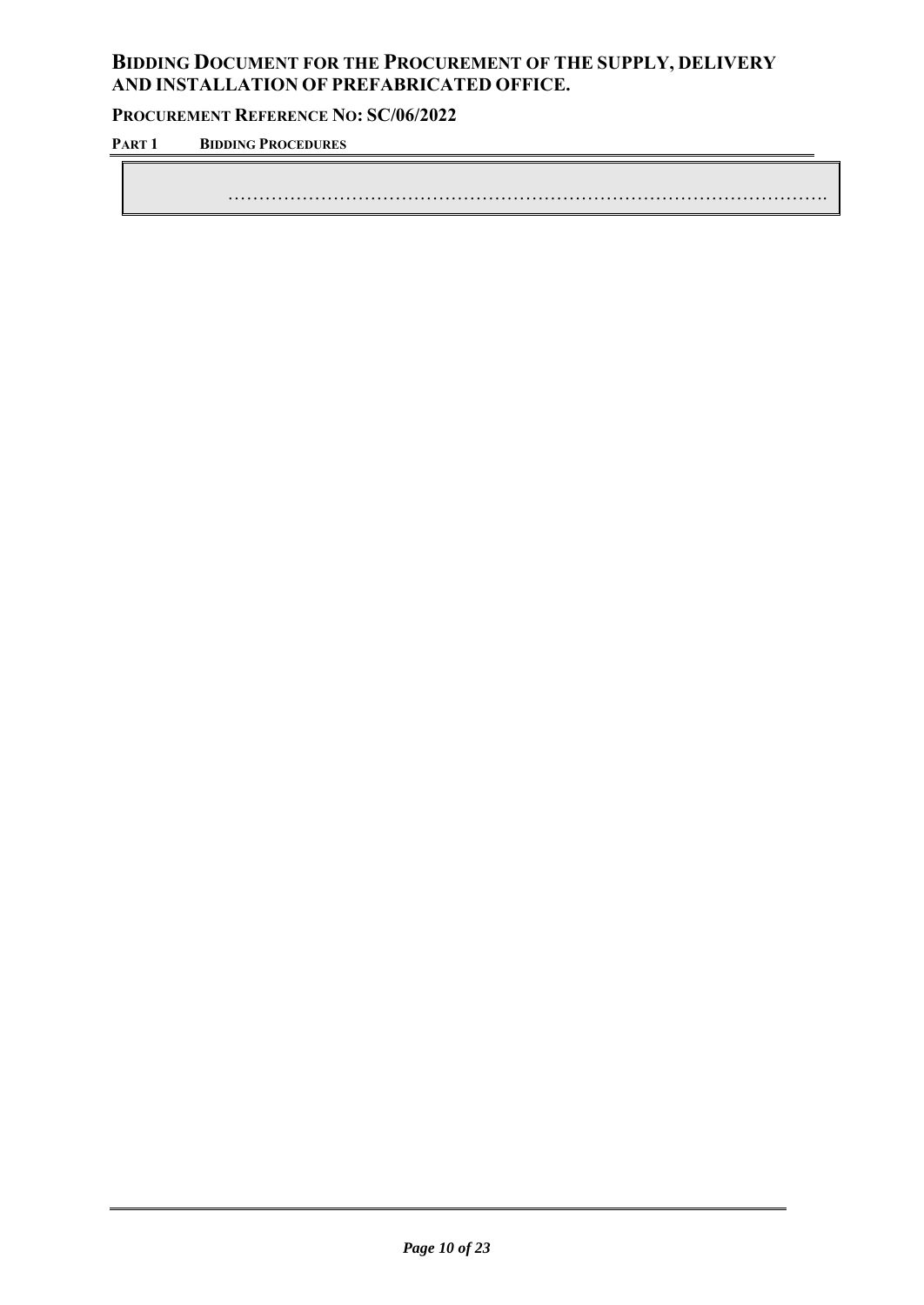**PROCUREMENT REFERENCE NO: SC/06/2022**

**PART 2 STATEMENT OF REQUIREMENTS**

# **PART 2: STATEMENT OF REQUIREMENTS**

Name of Bidder:

Bidder's Reference Number:

# **List of Goods and Price Schedule**

Currency of Bid:…………………….……..

| Item<br>$\mathbf{N}\mathbf{o}^{\mathbf{1}}$ | <b>Description of Goods</b> | Quantity <sup>2</sup> | Unit Price <sup>3</sup>           | <b>Total Price</b> <sup>4</sup>   |
|---------------------------------------------|-----------------------------|-----------------------|-----------------------------------|-----------------------------------|
|                                             |                             |                       | [to be provided by<br>the Bidder] | [to be provided by<br>the Bidder] |
|                                             |                             |                       |                                   |                                   |
|                                             |                             |                       |                                   |                                   |
|                                             |                             |                       |                                   |                                   |
|                                             |                             |                       |                                   |                                   |
|                                             |                             |                       |                                   |                                   |
|                                             |                             |                       |                                   |                                   |
|                                             |                             |                       |                                   |                                   |
|                                             |                             |                       |                                   |                                   |
|                                             |                             |                       |                                   |                                   |
|                                             |                             |                       |                                   |                                   |
|                                             |                             |                       |                                   |                                   |

Note 1: Lots and packages should be shown as separate items.

Note 2: The description or quantity must indicate the unit of measure where relevant.

Note 3: Unit and total prices must be for delivery through to the final destination stated in Part 1.

Note 4: Include any additional costs, such as installation or commissioning.

The price to be quoted in the Price Schedule must be the total price of the bid, excluding any discounts offered.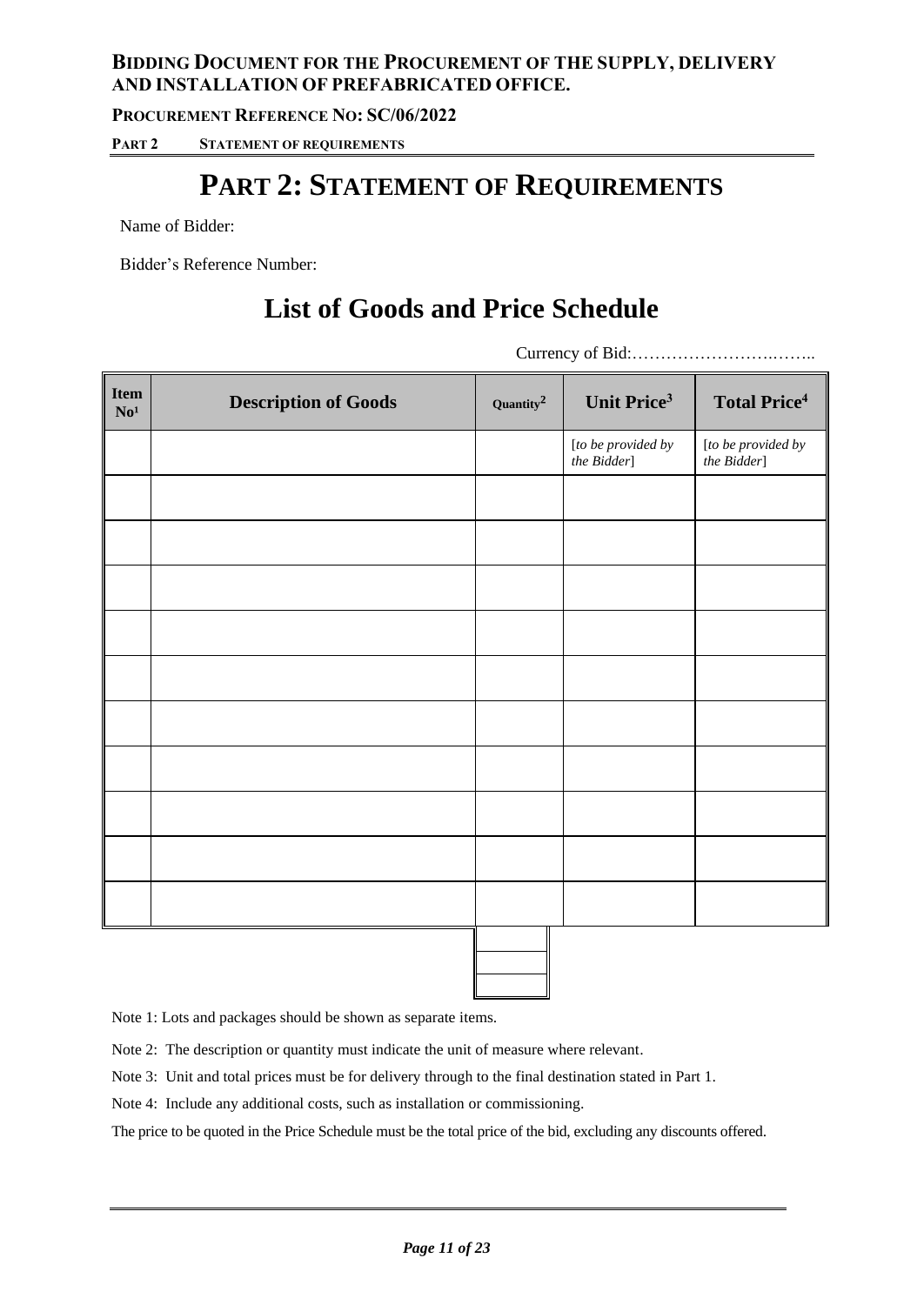## **PROCUREMENT REFERENCE NO: SC/06/2022**

**PART 2 STATEMENT OF REQUIREMENTS**

# **Delivery Schedule**

Name of Bidder:

Bidder's Reference Number:

*{Note to Bidders: If the delivery period offered, or any other details, differ from the requirements below, this should be stated in your tender}.* 

| <b>Item</b><br>N <sub>0</sub> | <b>Description of Goods</b> | Quantity | Physical<br>Unit | <b>Delivery Date</b><br><b>Required by</b><br><b>Procuring</b><br><b>Entity and</b><br>applicable<br><b>INCOTERM</b> | <b>Bidder's offered</b><br><b>Delivery period</b> |
|-------------------------------|-----------------------------|----------|------------------|----------------------------------------------------------------------------------------------------------------------|---------------------------------------------------|
|                               |                             |          |                  | [Completed by<br><b>Procuring Entity]</b>                                                                            | {to be provided<br>by the Bidder}                 |
| $\mathbf{1}$                  |                             |          |                  |                                                                                                                      |                                                   |
| $\mathbf{2}$                  |                             |          |                  |                                                                                                                      |                                                   |
| 3                             |                             |          |                  |                                                                                                                      |                                                   |
| $\overline{4}$                |                             |          |                  |                                                                                                                      |                                                   |
| $\mathfrak{S}$                |                             |          |                  |                                                                                                                      |                                                   |
| 6                             |                             |          |                  |                                                                                                                      |                                                   |
| $\tau$                        |                             |          |                  |                                                                                                                      |                                                   |
| $8\,$                         |                             |          |                  |                                                                                                                      |                                                   |
| $\mathbf{9}$                  |                             |          |                  |                                                                                                                      |                                                   |
|                               |                             |          |                  |                                                                                                                      |                                                   |

The delivery period required is measured from the date of the signing of the Contract between the Procuring Entity and the Bidder.

The Project Site for delivery of the goods is *[insert full physical address of the final destination]*the final destination: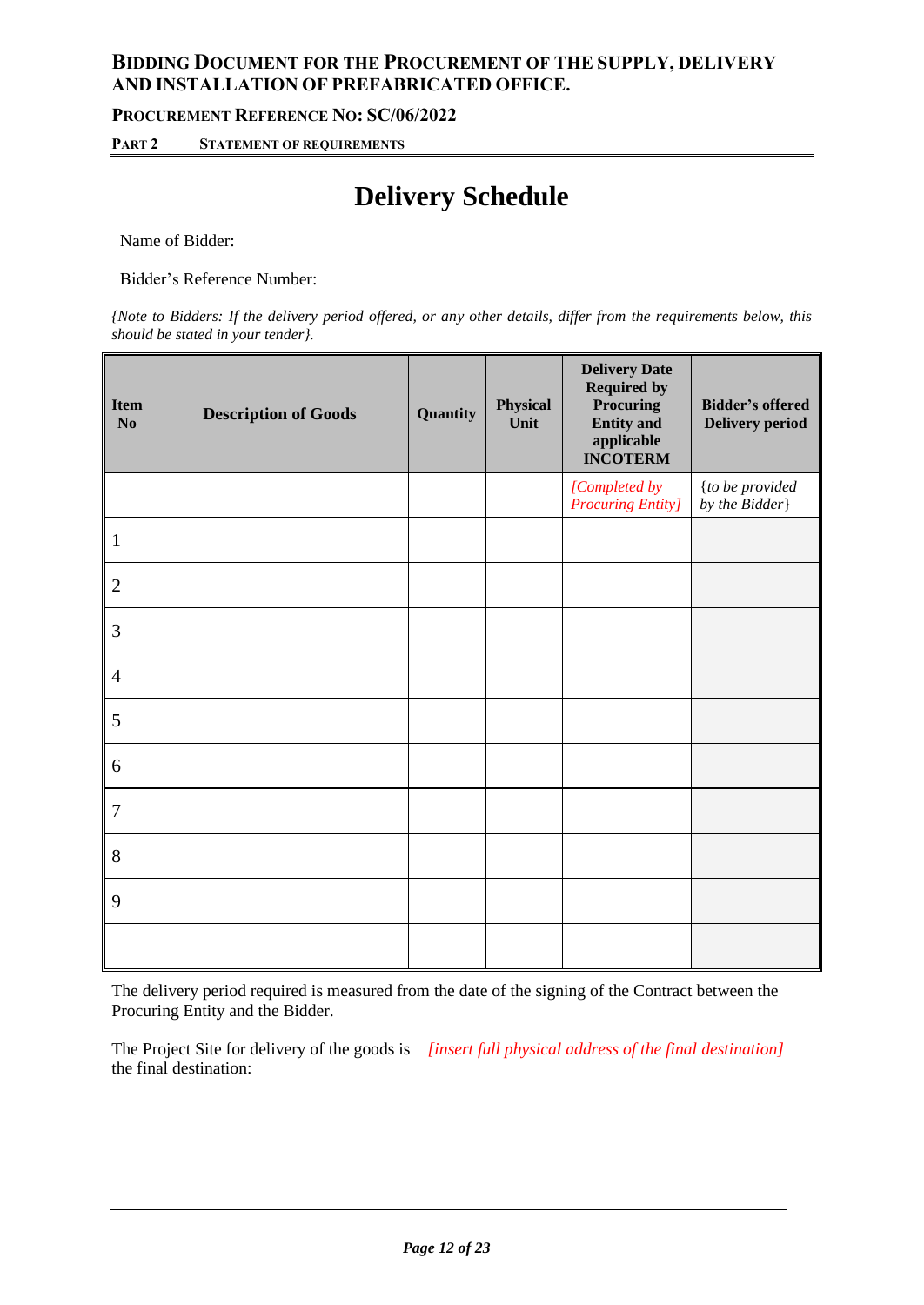**PROCUREMENT REFERENCE NO: SC/06/2022**

**PART 2 STATEMENT OF REQUIREMENTS**

# **Technical Specification and Compliance Sheet**

Name of Bidder:

Bidder's Reference Number:

*The Goods and Related Services must comply with following Technical Specifications and Standards:* 

*[Columns a and b are completed by the Procuring Entity. Column c must be completed by the Bidder to indicate the full specification of the items offered and their compliance with the specification required (in Column b)]*

| $\boldsymbol{a}$              | $\boldsymbol{b}$                                                                                        | $\mathbf c$                                                                                                        |
|-------------------------------|---------------------------------------------------------------------------------------------------------|--------------------------------------------------------------------------------------------------------------------|
| <b>Item</b><br>N <sub>o</sub> | Item description and full technical<br>Specification required (including applicable<br>standards)       | {Confirm full specification of items<br>offered by Bidder and compliance of<br><i>items to detail in column b}</i> |
|                               | Prefabricated offices plinth area measuring<br>70m2 conrete slab plinth                                 |                                                                                                                    |
|                               | PA/s office and CEO.S Office with bath                                                                  |                                                                                                                    |
|                               | Roof: Chromadek sheets with ceilling                                                                    |                                                                                                                    |
|                               | Aluminium windows and doors                                                                             |                                                                                                                    |
|                               | Air conditioned                                                                                         |                                                                                                                    |
|                               | Walls to be made of insulated prefabricatwed<br>with plain chromdaek finish or other suitable<br>panels |                                                                                                                    |
|                               |                                                                                                         |                                                                                                                    |
|                               |                                                                                                         |                                                                                                                    |
|                               |                                                                                                         |                                                                                                                    |
|                               |                                                                                                         |                                                                                                                    |
|                               |                                                                                                         |                                                                                                                    |
|                               |                                                                                                         |                                                                                                                    |
|                               |                                                                                                         |                                                                                                                    |
|                               |                                                                                                         |                                                                                                                    |
|                               |                                                                                                         |                                                                                                                    |
| πъ.                           |                                                                                                         |                                                                                                                    |

**THE DETAILED TECHNICAL EVALUATION WILL EXAMINE THE TECHNICAL SPECIFICATION OF THE ITEMS OFFERED IN COLUMN C AND DETERMINE WHETHER**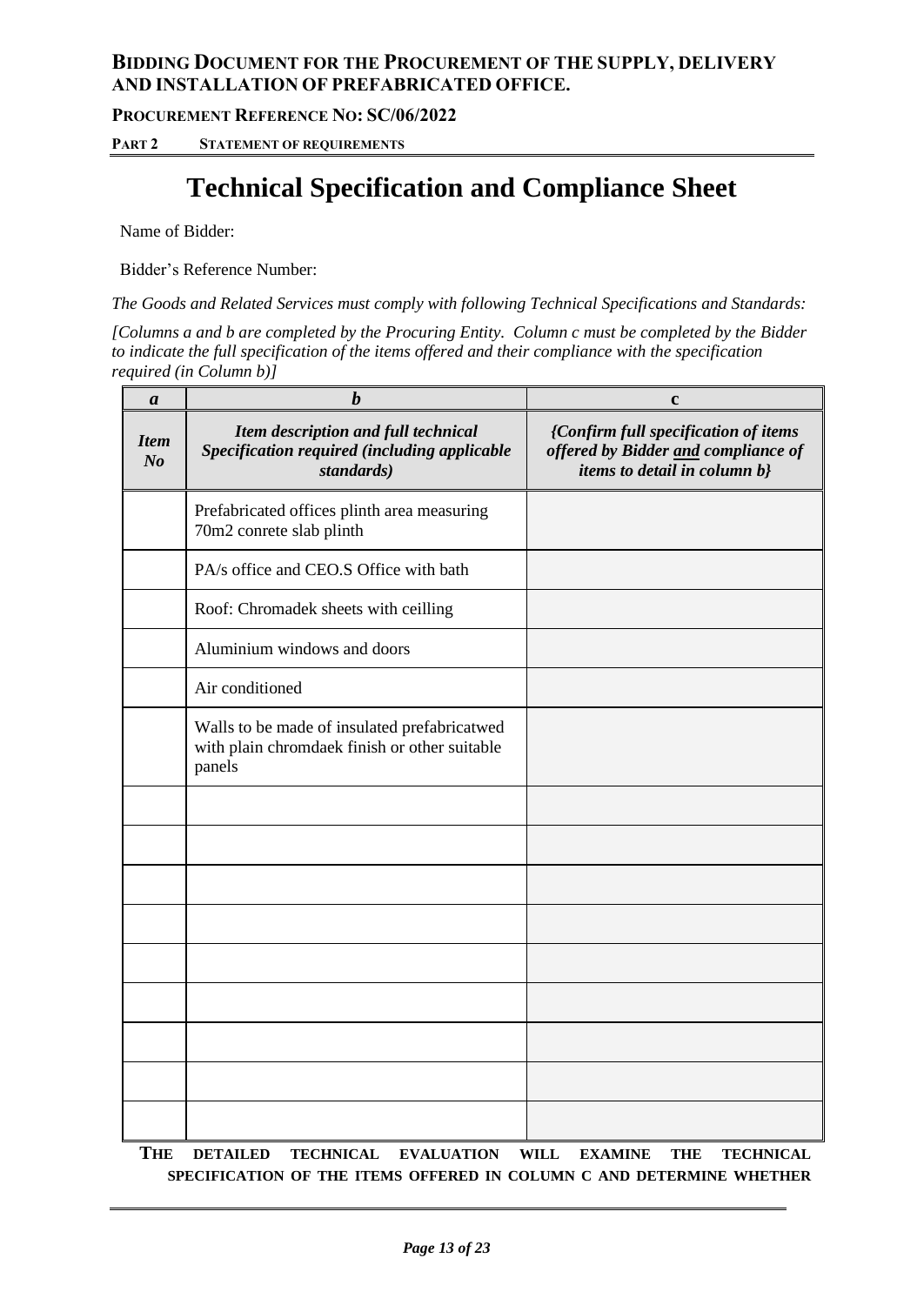## **PROCUREMENT REFERENCE NO: SC/06/2022**

**PART 2 STATEMENT OF REQUIREMENTS**

**THIS MEETS THE MINIMUM SPECIFICATION IN COLUMN B. BIDDERS MUST COMPLETE COLUMN C OR THEIR TENDER WILL BE REJECTED. BIDDERS ARE REQUIRED TO INCLUDE TECHNICAL LITERATURE TO POSITIVELY SUPPORT THE DETAILS PROVIDED IN COLUMN C.** 

## **Declaration by the Accounting Officer**

I declare that the procurement is based on neutral and fair technical requirements and bidder qualifications.

| <b>Signed</b>   | we                                    | Name: | Gilbert Tafuma |
|-----------------|---------------------------------------|-------|----------------|
| In capacity of: | <b>Acting General Manager</b>         | Date: | 04/02/22       |
|                 | Duly authorised for and on behalf of: |       |                |
| Company         | <b>Sunway City</b>                    |       |                |
| <b>Address:</b> | 2098 Cedar Close, Sunway City, Harare |       |                |
|                 |                                       |       |                |
|                 |                                       |       |                |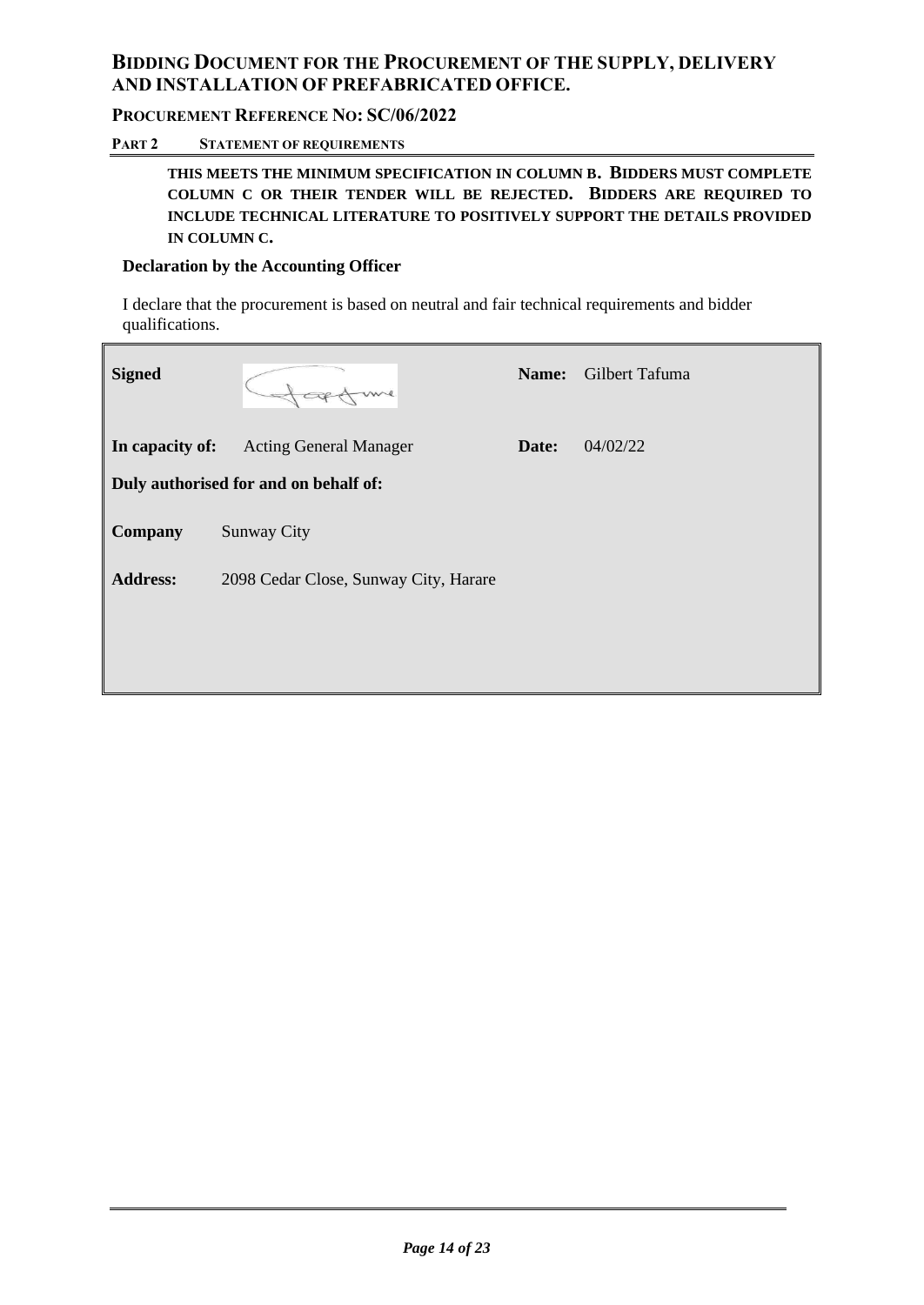## **PROCUREMENT REFERENCE NO: SC/06/2022**

#### **PART 2 STATEMENT OF REQUIREMENTS**

# **Bid-Securing Declaration**

*{The Bidder must fill in this Form in accordance with the instructions indicated, where it has been stated in the Bidding Procedures that a Bid-Securing Declaration is a requirement of bidding}.*

Procurement Reference number:

Date: *…………………..………….[date (in day, month and year format)]*

Bidder's Reference Number:

To: *{full name of Procuring Entity}*

We, the undersigned, declare that:

We understand that, according to the terms and conditions of your bidding documents, bids must be supported by a Bid-Securing Declaration.

We accept that we may be debarred from bidding for any contract with a Procuring Entity in Zimbabwe for a period of time to be determined by the Authority*,* if we are in breach of our obligation(s) under the bidding conditions, because:

- (a) we have withdrawn our Bid during the period of Bid validity; or
- (b) having been notified of the acceptance of our Bid by the Procuring Entity during the period of bid validity, we fail or refuse to execute the Contract.

We understand this Bid Securing Declaration will expire if we are not the successful Bidder, either when we receive your notification to us of the name of the successful Bidder, or twenty-eight days after the expiration of our Bid, whichever is the earlier.

| <b>Signed</b>                             |                                       | Name: | $\cdots$ |
|-------------------------------------------|---------------------------------------|-------|----------|
| In capacity of:                           |                                       | Date: |          |
|                                           | Duly authorised for and on behalf of: |       |          |
| Company                                   |                                       |       |          |
| <b>Address:</b>                           |                                       |       |          |
|                                           |                                       |       |          |
| <b>Corporate Seal (where appropriate)</b> |                                       |       |          |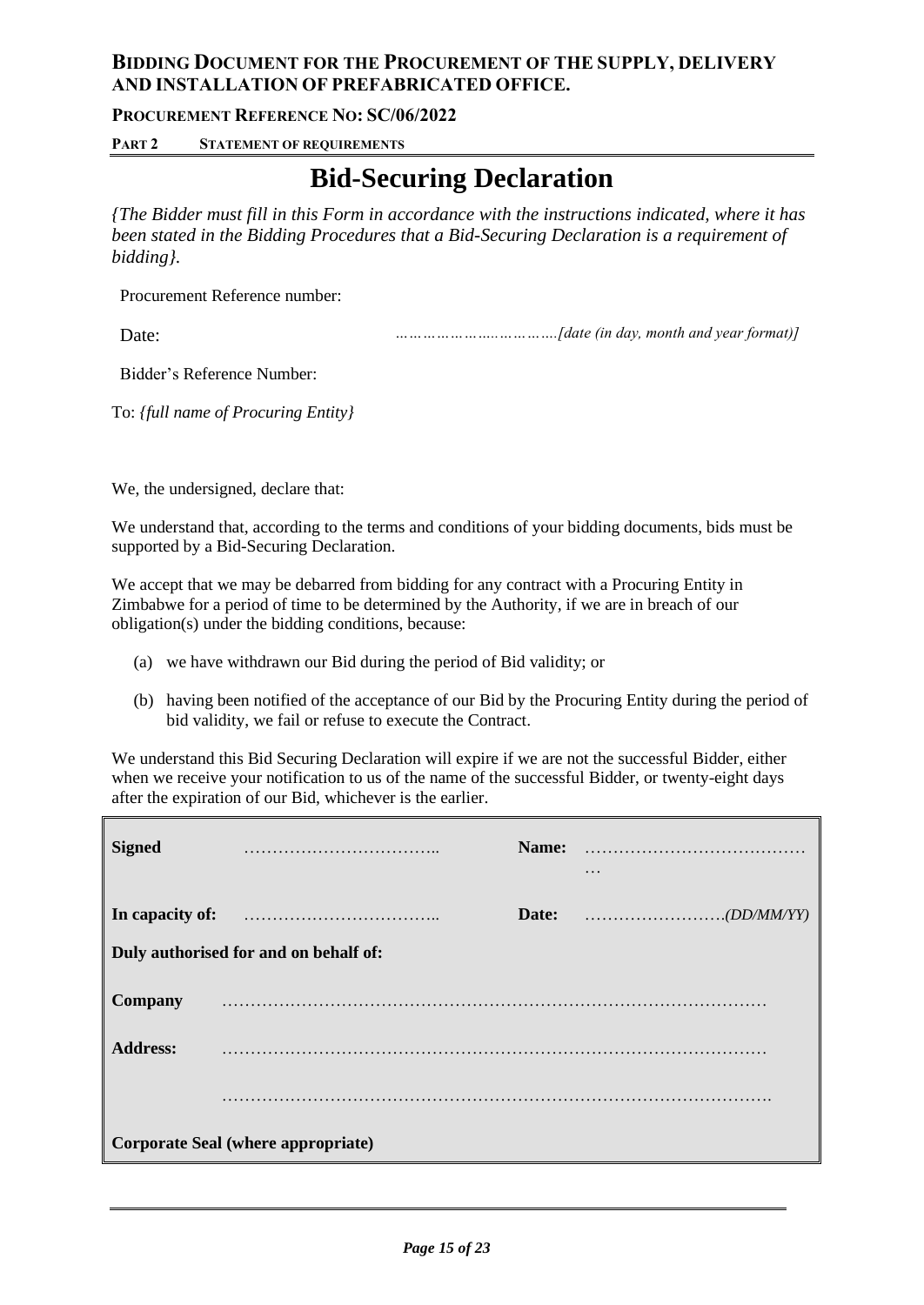## **PROCUREMENT REFERENCE NO: SC/06/2022**

## **PART 2 STATEMENT OF REQUIREMENTS**

*{Note: In case of a Joint Venture, the Bid Securing Declaration must be in the name of all the partners to the Joint Venture that submits the Bid.}*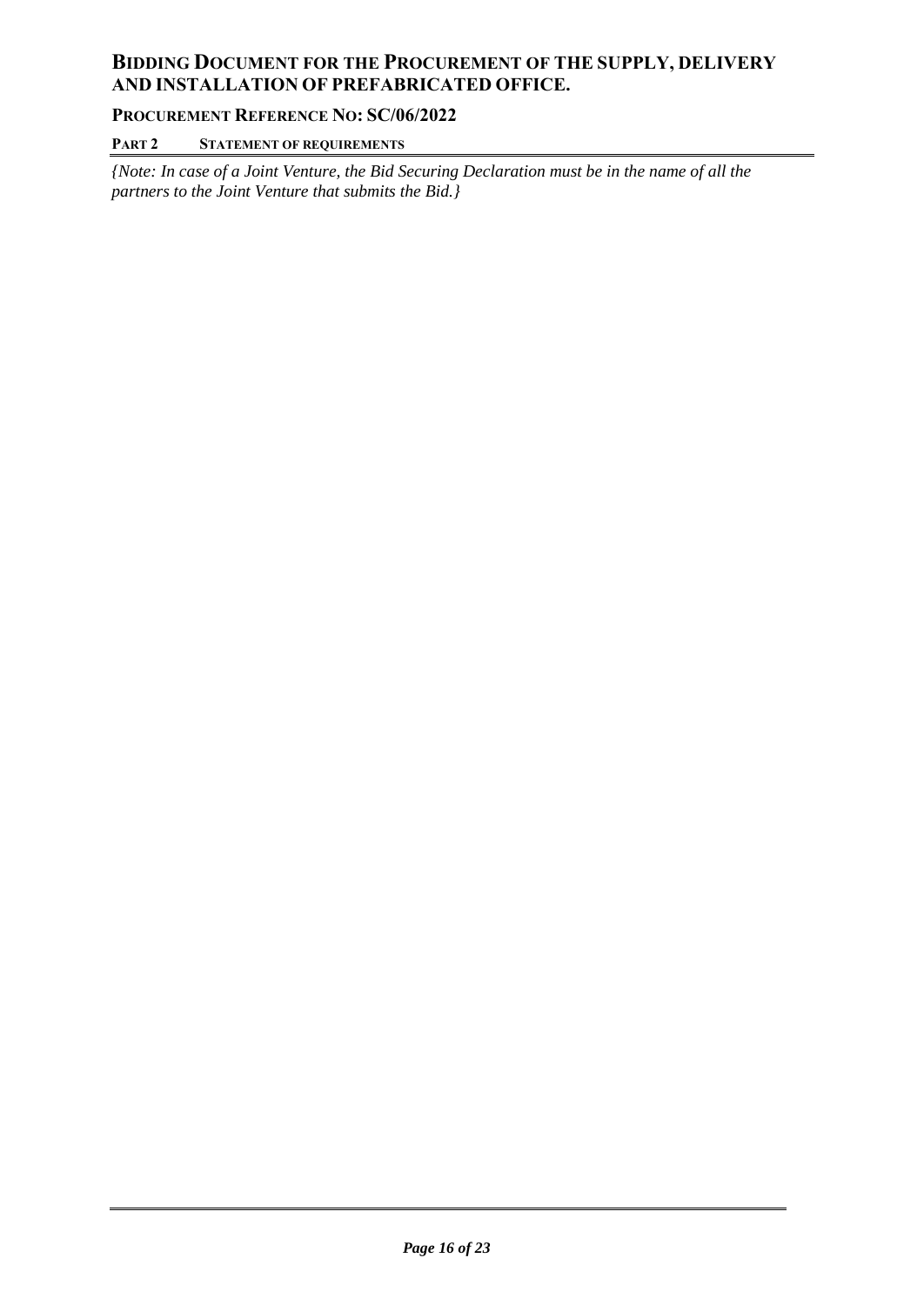**PROCUREMENT REFERENCE NO: SC/06/2022**

**PART 3 CONTRACT**

# **PART 3 CONTRACT**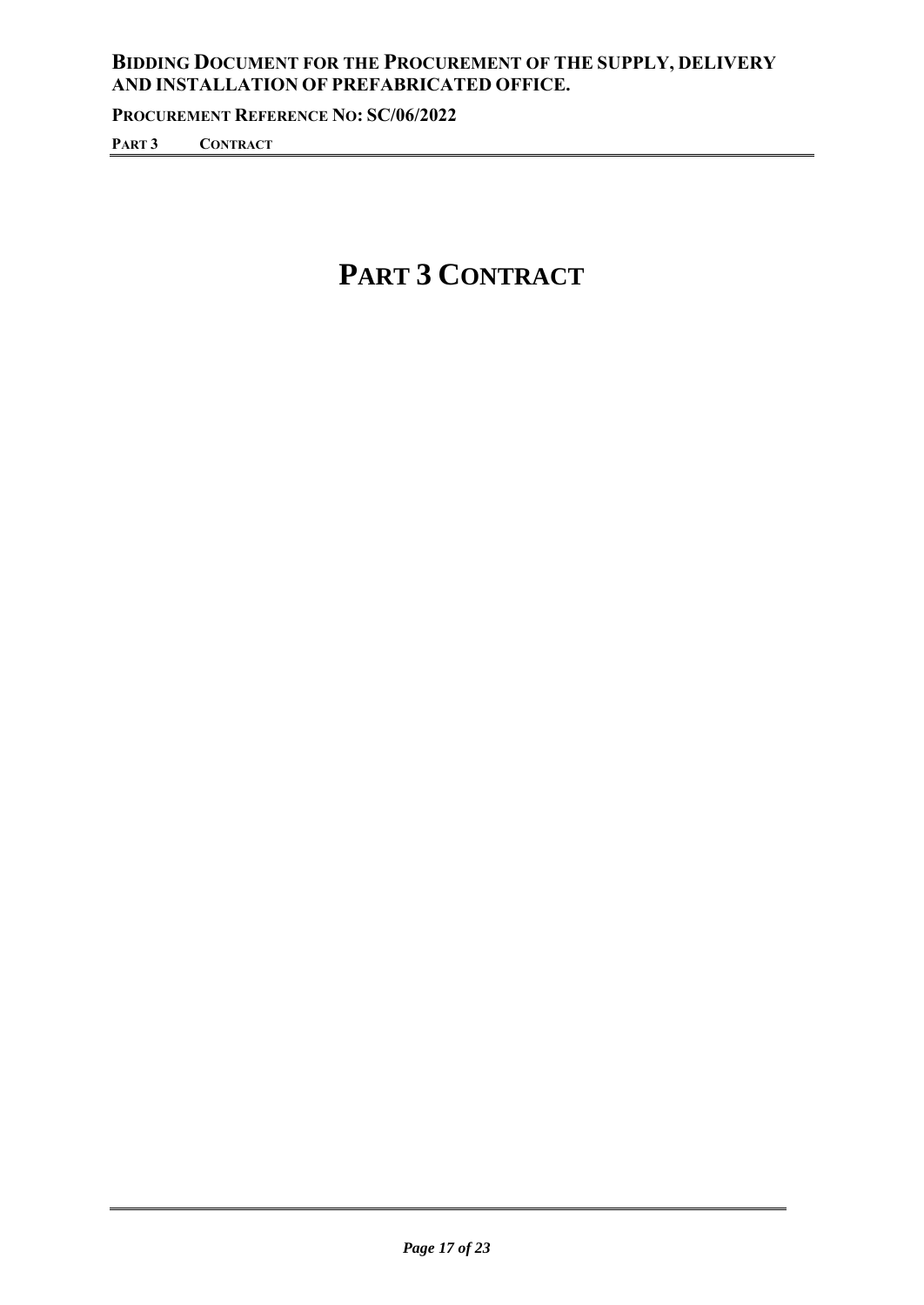**PROCUREMENT REFERENCE NO: SC/06/2022**

**PART 3 CONTRACT**

# **Contract Agreement**

## **Procurement Reference:**

THIS CONTRACT AGREEMENT is made the *[insert: date]* day of [*insert: month]*, *[insert: year]*.

## **BETWEEN**

- (1) *[insert complete name of Procuring Entity]*, a *[ insert description of type of legal entity, for example, an agency of the Ministry of .... of the Government of Zimbabwe, or corporation incorporated under the laws of Zimbabwe]* and having its principal place of business at *[insert full postal address of Procuring Entity]* (hereinafter called "the Procuring Entity"), and
- (2) *[insert name of Contractor]*, a corporation incorporated under the laws of *[insert: country of Contractor]* and having its principal place of business at *[insert full postal address of Contractor]* (hereinafter called "the Contractor").

WHEREAS the Procuring Entity invited Bids for certain Goods and ancillary services, viz., *[insert brief description of Goods and Services]* and has accepted a Bid by the Contractor for the supply of those Goods and Services in the sum of *[insert Contract Price in words and figures, expressed in the Contract currency]* (hereinafter called "the Contract Price").

## NOW THIS AGREEMENT WITNESSETH AS FOLLOWS:

- 1. In this Agreement words and expressions shall have the same meanings as are assigned to them in the General and Special Conditions of Contract referred to below.
- 2. The following documents shall constitute the Contract between the Procuring Entity and the Contractor, and each shall be read and construed as an integral part of the Contract:
	- (a) This Contract Agreement;
	- (b) Special Conditions of Contract;
	- (c) General Conditions of Contract;
	- (d) Technical Requirements (including Schedule of Requirements and Technical Specifications);
	- (e) The Contractor's Bid, original Price Schedules and Delivery Schedule;
	- (f) The Procuring Entity's Notification of Contract Award;
	- (g) *[Add here any other document(s)].*
- 3. This Contract Agreement shall prevail over all other Contract Documents. In the event of any discrepancy or inconsistency within the Contract Documents, then the documents shall prevail in the order listed above.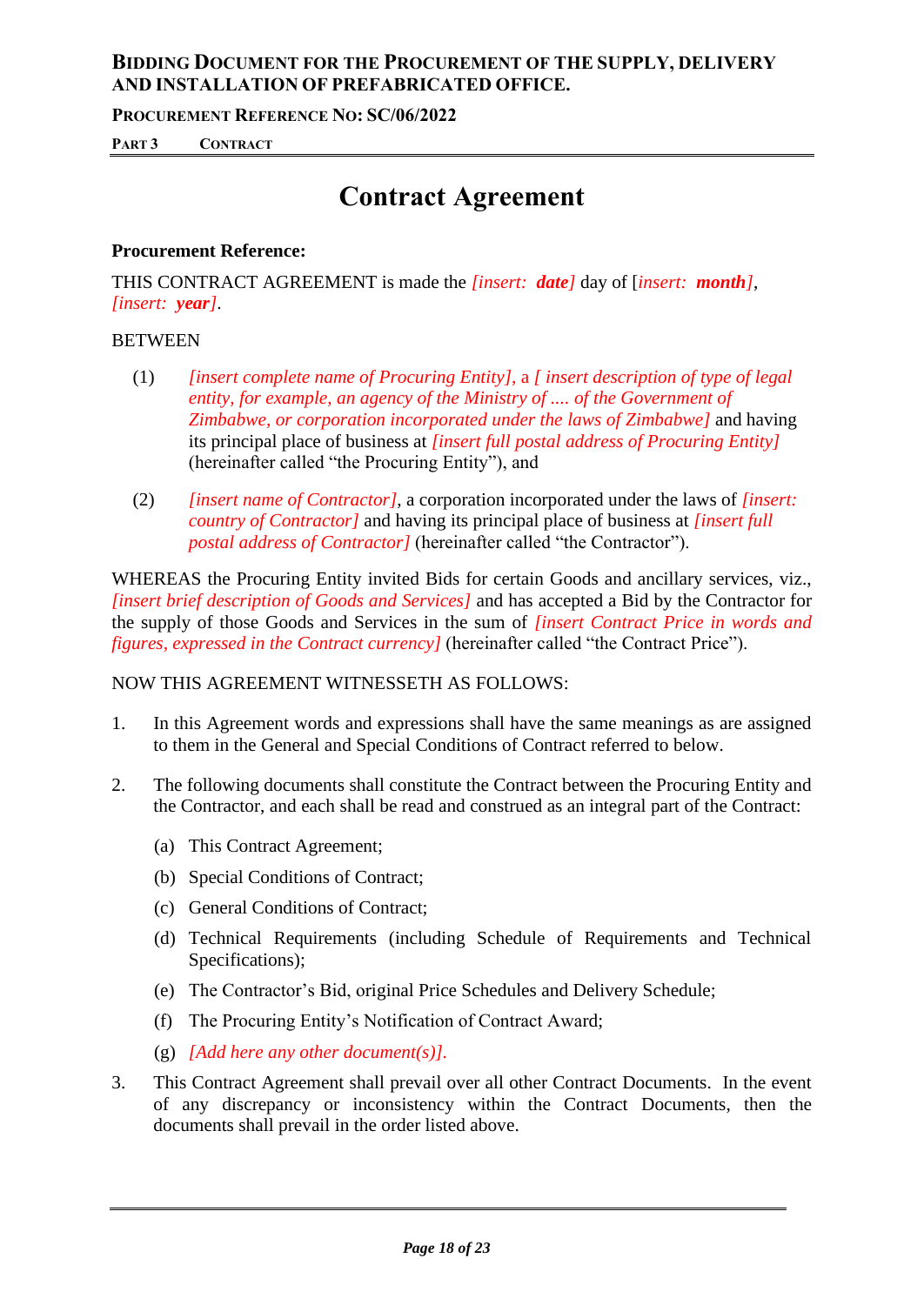## **PROCUREMENT REFERENCE NO: SC/06/2022**

**PART 3 CONTRACT**

- 4. In consideration of the payments to be made by the Procuring Entity to the Contractor as mentioned below, the Contractor hereby agrees with the Procuring Entity to provide the Goods and Services and to remedy any defects in them in conformity with the Contract.
- 5. The Procuring Entity hereby agrees to pay the Contractor in consideration of the provision of the Goods and Services and the remedying of any defects in them, the Contract Price or such other sum as may become payable under the Contract at the times and in the manner prescribed by the Contract.

IN WITNESS whereof the parties hereto have caused this Agreement to be executed in accordance with the laws of Zimbabwe on the day, month and year indicated above.

## **For and on behalf of the Procuring Entity**

| Signed:             | .<br>.                                   |
|---------------------|------------------------------------------|
| Name:               |                                          |
| In the capacity of: | [Title or other appropriate designation] |

## **For and on behalf of the Contractor**

Signed: ………………………………………..

Name:

In the capacity of: *[Title or other appropriate designation]*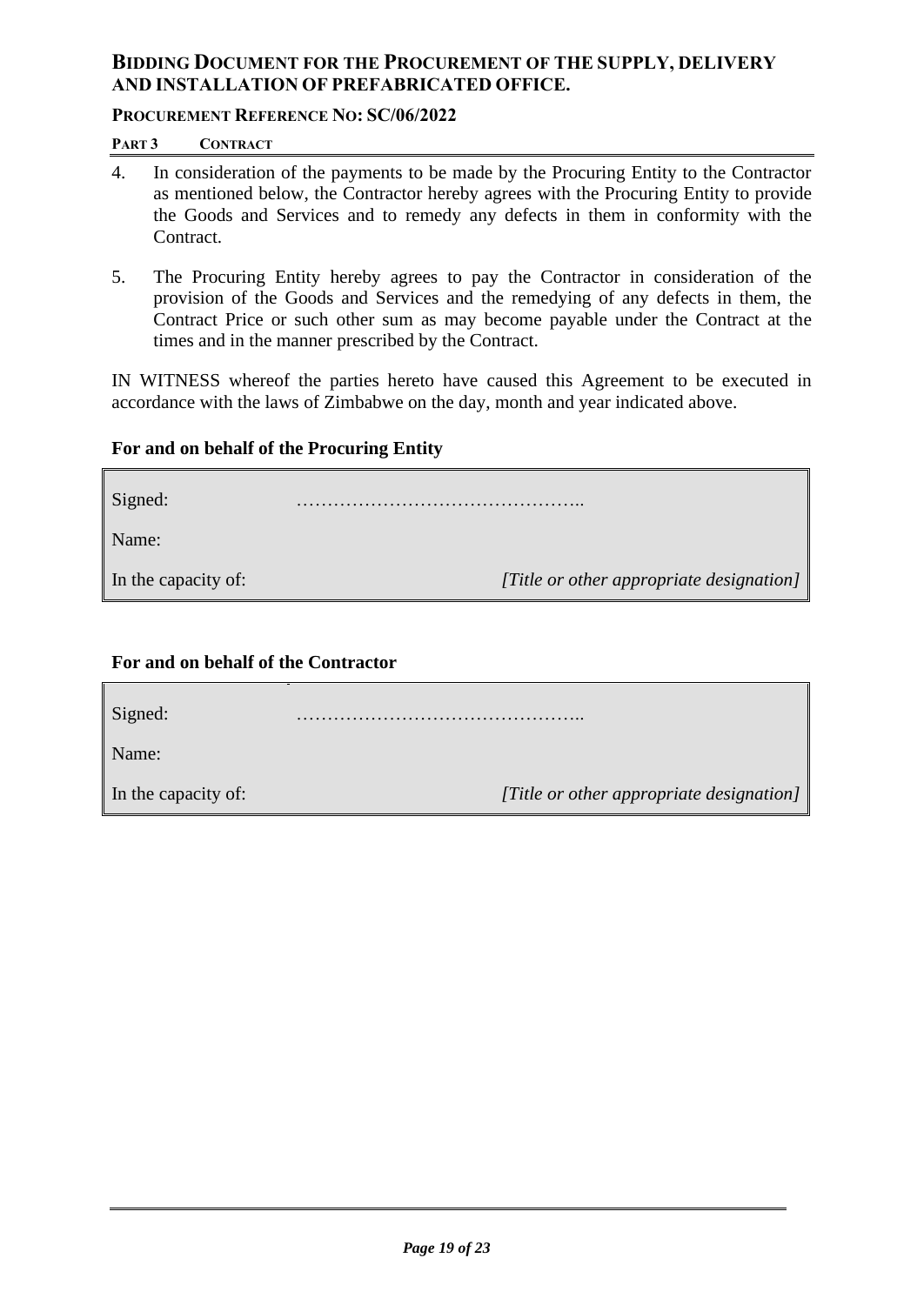**PROCUREMENT REFERENCE NO: SC/06/2022**

**PART 3 CONTRACT**

## **General Conditions of Contract**

Any resulting contract is subject to the Zimbabwe General Conditions of Contract (GCC) for the Procurement of Goods (copy available on request) except where modified by the Special Conditions below.

## **Special Conditions of Contract**

Procurement Reference Number: ……………………………………

The clause numbers given in the first column correspond with the relevant clause number of the General Conditions of Contract.

| GCC<br>reference | <b>Special Conditions</b>                                                                                                                                                                                                                                                                                                                                                                                                                                                                                                         |  |
|------------------|-----------------------------------------------------------------------------------------------------------------------------------------------------------------------------------------------------------------------------------------------------------------------------------------------------------------------------------------------------------------------------------------------------------------------------------------------------------------------------------------------------------------------------------|--|
| GCC 7.5          | <b>Eligible Countries:</b> All countries are eligible, except for <i>[list countries]</i> .                                                                                                                                                                                                                                                                                                                                                                                                                                       |  |
| <b>GCC 8.1</b>   | <b>Notices:</b> Any notice shall be sent to the following addresses:                                                                                                                                                                                                                                                                                                                                                                                                                                                              |  |
|                  | For the Procuring Entity, the address shall be as given in the Contract document and<br>the contact shall be <i>[state name of contact and the location where he/she can be</i><br>found].                                                                                                                                                                                                                                                                                                                                        |  |
|                  | For the Contractor, the address shall be as given in the Bid and the contact shall be                                                                                                                                                                                                                                                                                                                                                                                                                                             |  |
|                  | {state name of contact}                                                                                                                                                                                                                                                                                                                                                                                                                                                                                                           |  |
| GCC 19.1         | <b>Liquidated Damages:</b> Liquidated Damages in terms of section 88 of the Act<br>shall/shall not <i>[delete as appropriate]</i> apply. <i>[Where applicable, state the</i><br>percentage of the delivered price of the delayed Goods or unperformed Services for<br>each week or part thereof of delay until actual delivery or performance, up to a<br>maximum deduction after which the Contract may be terminated. State the terms of<br>liquidated damages by specifying the details as required in section 88 of the Act.] |  |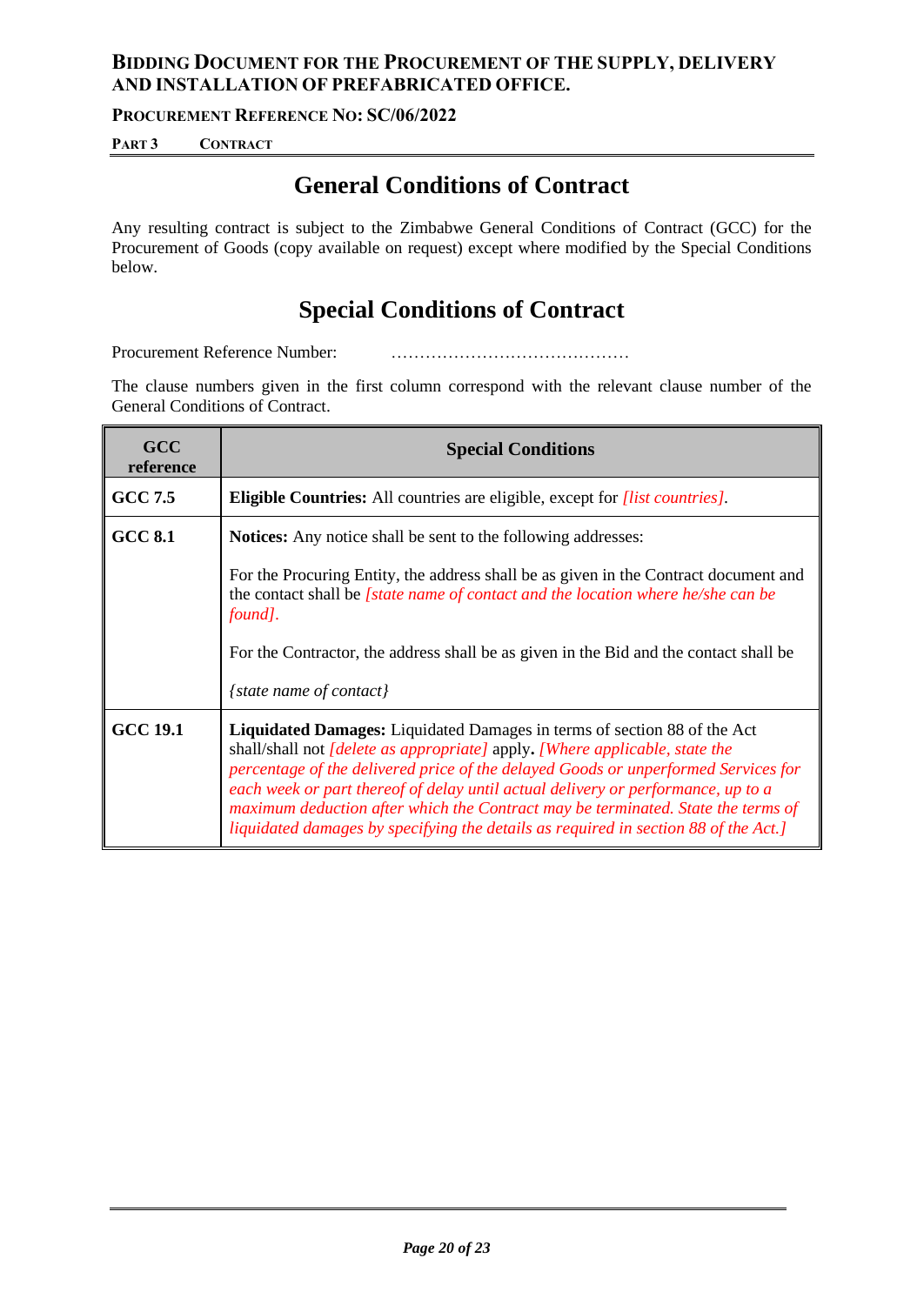## **PROCUREMENT REFERENCE NO: SC/06/2022**

**PART 3 CONTRACT**

| GCC<br>reference | <b>Special Conditions</b>                                                                                                                                                                                                                                                                                                                                                                                                                                                                                                                                         |
|------------------|-------------------------------------------------------------------------------------------------------------------------------------------------------------------------------------------------------------------------------------------------------------------------------------------------------------------------------------------------------------------------------------------------------------------------------------------------------------------------------------------------------------------------------------------------------------------|
| <b>GCC 21.2</b>  | Packing, Marking and Documentation: The goods shall meet the following special<br>packing requirements in addition to the general requirements stated in GCC clause<br>21.1 [State any special packing requirements]                                                                                                                                                                                                                                                                                                                                              |
|                  | The documents to be furnished by the Contractor are:                                                                                                                                                                                                                                                                                                                                                                                                                                                                                                              |
|                  | [insert the required documents, such as a negotiable bill of lading, a non-negotiable<br>sea way bill, an airway bill, a railway consignment note, a road consignment note,<br>insurance certificate, Manufacturer's or Contractor's warranty certificate,<br>inspection certificate issued by nominated inspection agency, Contractor's factory<br>shipping details etc]                                                                                                                                                                                         |
|                  | <b>Sample provision - For Goods supplied from abroad:</b>                                                                                                                                                                                                                                                                                                                                                                                                                                                                                                         |
|                  | Upon shipment, the Contractor shall notify the Procuring Entity and the insurance<br>company in writing of the full details of the shipment. In the event of Goods sent by<br>airfreight, the Contractor shall notify the Procuring Entity a minimum of forty-eight<br>(48) hours ahead of dispatch, the name of the carrier, the flight number, the expected<br>time of arrival, and the waybill number. The Contractor shall email and then send by<br>courier the following documents to the Procuring Entity, with a copy to the<br>insurance company:        |
|                  | (i)<br>one original and two copies of the Contractor's invoice, showing the<br>Procuring Entity as the consignee; the Contract number, Goods description,<br>quantity, unit price, and total amount. Invoices must be signed in original;                                                                                                                                                                                                                                                                                                                         |
|                  | (ii)<br>one original and two copies of the negotiable, clean, on-board through bill<br>of lading marked "freight prepaid" and showing Procuring Entity as the<br>consignee and Notify Party as stated in the Contract, with delivery through<br>to final destination as per the Schedule of Requirements and two copies of<br>non-negotiable bill of lading, road consignment note, truck or air waybill, or<br>multimodal transport document, marked "freight prepaid" and showing<br>delivery through to final destination as per the Schedule of Requirements; |
|                  | two copies of the packing list identifying contents of each package;<br>(iii)                                                                                                                                                                                                                                                                                                                                                                                                                                                                                     |
|                  | copy of the Insurance Certificate, showing the Procuring Entity as the<br>(iv)<br>beneficiary;                                                                                                                                                                                                                                                                                                                                                                                                                                                                    |
|                  | one original of the manufacturer's or Contractor's Warranty Certificate<br>(v)<br>covering all items supplied;                                                                                                                                                                                                                                                                                                                                                                                                                                                    |
|                  | original copy of the Certificate of Inspection furnished to the Contractor by<br>(vi)<br>the nominated inspection agency and six copies [state whether inspection is<br>required];                                                                                                                                                                                                                                                                                                                                                                                |
|                  | (vii) [any other procurement-specific documents required for delivery/payment<br><i>purposes]</i>                                                                                                                                                                                                                                                                                                                                                                                                                                                                 |
|                  | <b>Sample provision - For Goods from within Zimbabwe</b>                                                                                                                                                                                                                                                                                                                                                                                                                                                                                                          |
|                  | Upon or before delivery of the Goods, the Contractor shall notify the Procuring<br>Entity in writing and deliver the following documents to the Procuring Entity:<br>$Page 21 of 23$                                                                                                                                                                                                                                                                                                                                                                              |
|                  | (i)<br>one original and two copies of the Contractor's invoice, showing the<br>Procuring Entity, the Contract number, Goods' description, quantity, unit                                                                                                                                                                                                                                                                                                                                                                                                          |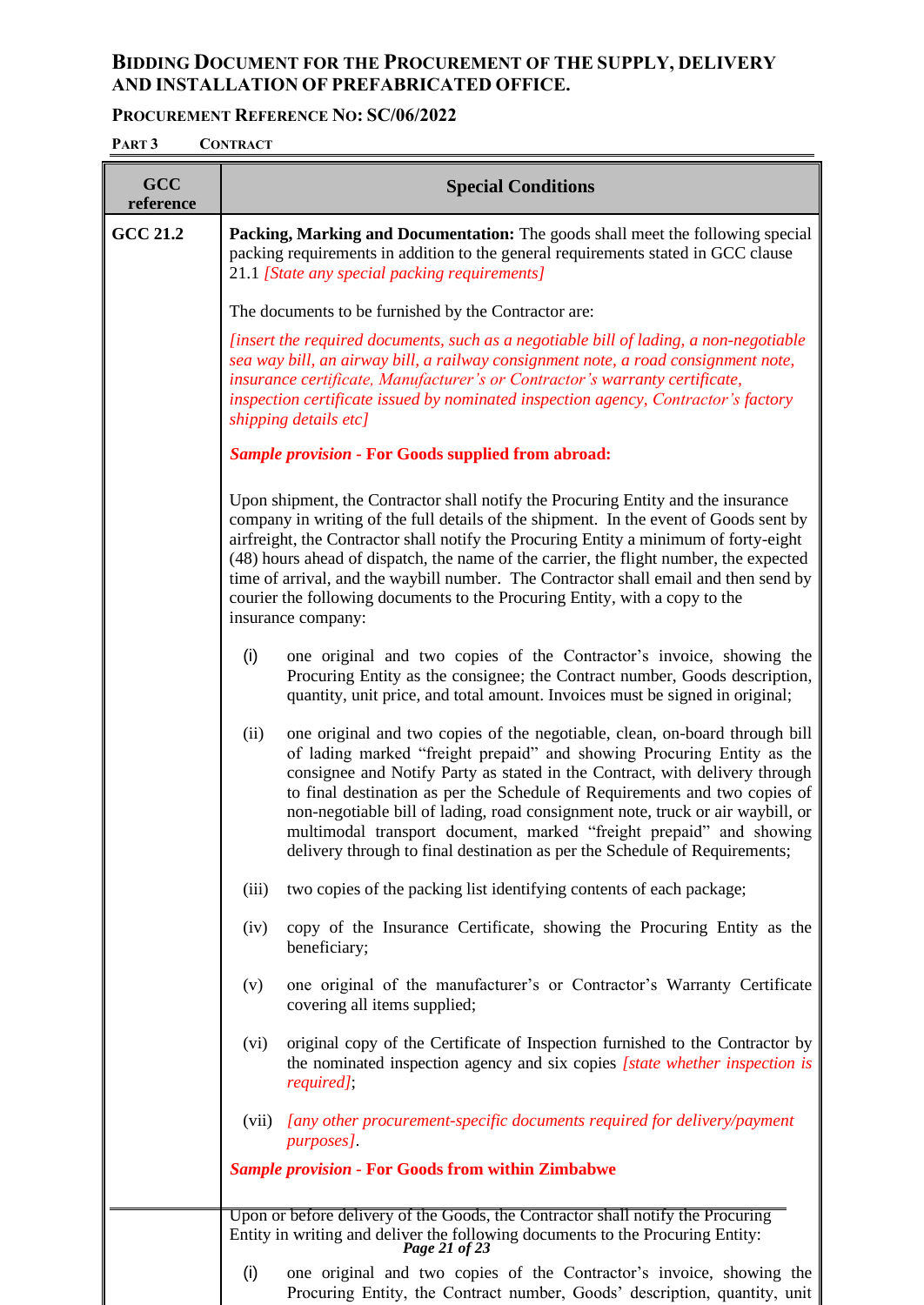## **PROCUREMENT REFERENCE NO: SC/06/2022**

**PART 3 CONTRACT**

| GCC<br>reference   | <b>Special Conditions</b>                                                                                                                                                                                                                                                                                                                                                                                                                                                                                                                                                                                                                    |
|--------------------|----------------------------------------------------------------------------------------------------------------------------------------------------------------------------------------------------------------------------------------------------------------------------------------------------------------------------------------------------------------------------------------------------------------------------------------------------------------------------------------------------------------------------------------------------------------------------------------------------------------------------------------------|
| <b>GCC 22.1</b>    | <b>Insurance:</b> The Goods shall be insured <i>[state whether as specified in the Incoterms</i><br>or any alternative arrangement.].                                                                                                                                                                                                                                                                                                                                                                                                                                                                                                        |
| GCC 23.1 &<br>23.2 | <b>Inspections and tests:</b> the tests and/or inspections of the Goods and Related<br>Services that the Contractor is required to carry at its own expense are: [provide]<br>details including the place where the tests will be carried out or delete].                                                                                                                                                                                                                                                                                                                                                                                    |
| <b>GCC 24.1</b>    | Performance security: The Contractor shall provide a performance security of<br>[state a fixed amount or percentage, which shall be no more than ten (10) per cent]<br>of the Contract Price. The performance security shall be denominated in the currency<br>of the Contract and issued by a Bank located in Zimbabwe or a foreign Bank through<br>correspondence with a Bank located in Zimbabwe or from another financial<br>institution acceptable to the Procuring Entity. The format shall be based on the<br>template following the Special Conditions of Contract in this Part [Delete if<br>performance security is not required.] |
| <b>GCC 24.4</b>    | <b>Reduction of performance security [State whether the Performance Security will</b><br>be progressively reduced in line with the Contractor's progress in delivering or<br>completing the procurement requirement to which the security relates]                                                                                                                                                                                                                                                                                                                                                                                           |
| <b>GCC 25.1</b>    | <b>Warranty:</b> The period of the warranty shall be [state number of] months.                                                                                                                                                                                                                                                                                                                                                                                                                                                                                                                                                               |
| GCC 25.6           | Failure to remedy a defect: The period allowed to the Contractor to remedy a<br>defect during the period of the Warranty shall be [state number of months or days].                                                                                                                                                                                                                                                                                                                                                                                                                                                                          |
| <b>GCC 29.1</b>    | <b>Price adjustments:</b> The following price adjustments are applicable <i>[State any</i><br>arrangements for adjustment of the contract price.]                                                                                                                                                                                                                                                                                                                                                                                                                                                                                            |
| <b>GCC 30.1</b>    | Terms of Payment: The structure of payments shall be:                                                                                                                                                                                                                                                                                                                                                                                                                                                                                                                                                                                        |
|                    | <b>Sample provision</b>                                                                                                                                                                                                                                                                                                                                                                                                                                                                                                                                                                                                                      |
|                    | Advance payment: [State whether any advance payment, as defined in section 63<br>$(1)$ of the Regulations is to be made and any security required or delete this<br>provision.]                                                                                                                                                                                                                                                                                                                                                                                                                                                              |
|                    | <b>On Delivery:</b> Ninety (90) per cent of the Contract Price shall be paid within a<br>maximum of sixty (60) days of receipt of the Goods and upon submission of the<br>documents specified in GCC Clause 13.                                                                                                                                                                                                                                                                                                                                                                                                                              |
|                    | <b>On Acceptance:</b> The remaining ten (10) per cent of the Contract Price shall be paid<br>to the Contractor within thirty (30) days after the date of the acceptance certificate<br>for the respective delivery issued by the Procuring Entity.                                                                                                                                                                                                                                                                                                                                                                                           |
| <b>GCC 31.1</b>    | <b>Contract Administration Fee: The Contract Administration Fee set out in Part V of</b><br>the Fifth Schedule of the Regulations is due upon the signing of the Contract and the<br>applicable Fee is \$ [State applicable Fee or delete].                                                                                                                                                                                                                                                                                                                                                                                                  |